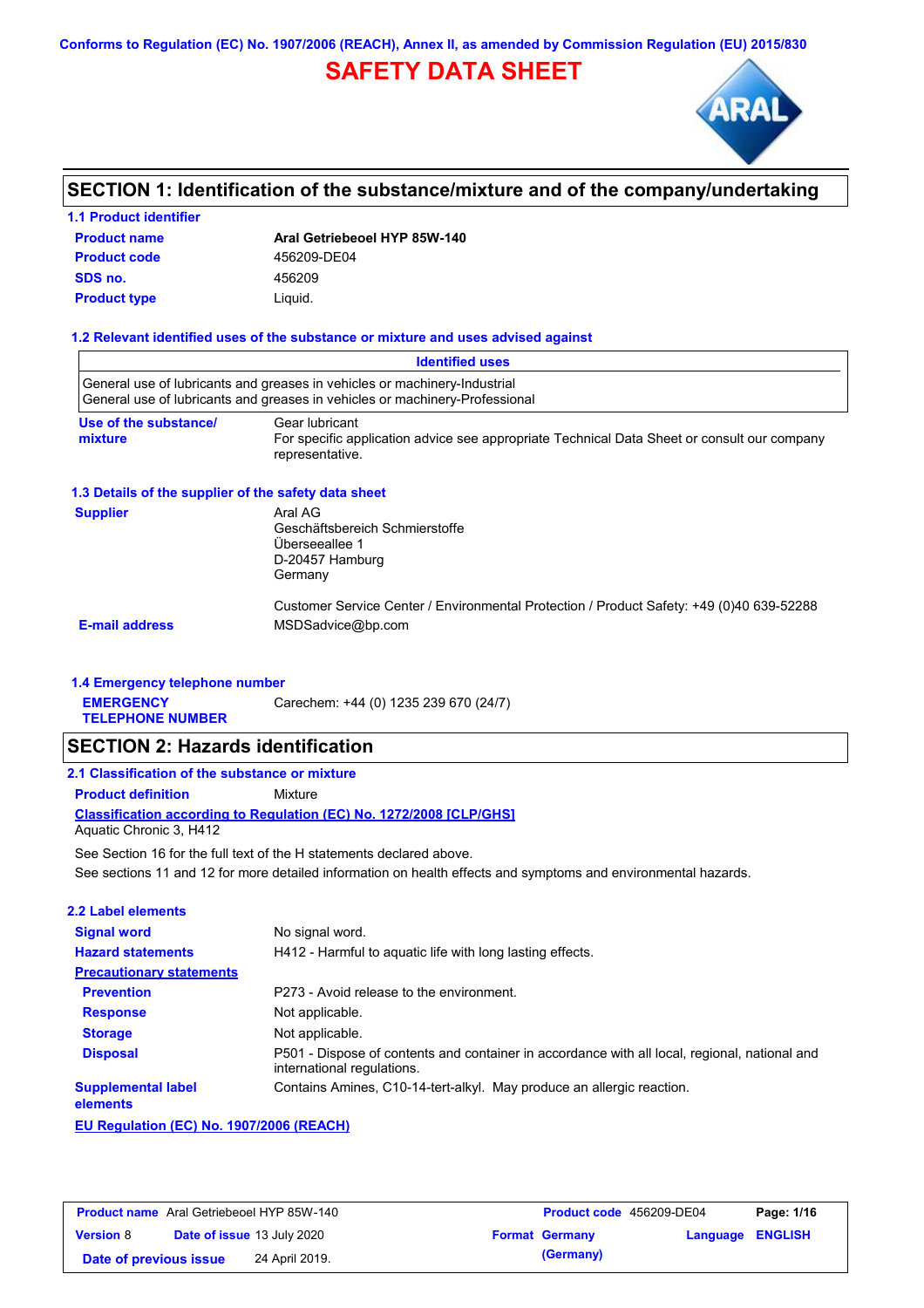# **SECTION 2: Hazards identification**

| <b>Annex XVII - Restrictions</b>                                                                                         | Not applicable.                                                                                                                                                   |
|--------------------------------------------------------------------------------------------------------------------------|-------------------------------------------------------------------------------------------------------------------------------------------------------------------|
| on the manufacture,                                                                                                      |                                                                                                                                                                   |
| placing on the market                                                                                                    |                                                                                                                                                                   |
| and use of certain                                                                                                       |                                                                                                                                                                   |
| dangerous substances,                                                                                                    |                                                                                                                                                                   |
| mixtures and articles                                                                                                    |                                                                                                                                                                   |
| <b>Special packaging requirements</b>                                                                                    |                                                                                                                                                                   |
| <b>Containers to be fitted</b><br>with child-resistant<br>fastenings                                                     | Not applicable.                                                                                                                                                   |
| <b>Tactile warning of danger</b>                                                                                         | Not applicable.                                                                                                                                                   |
| 2.3 Other hazards                                                                                                        |                                                                                                                                                                   |
| <b>Results of PBT and vPvB</b><br>assessment                                                                             | Product does not meet the criteria for PBT or vPvB according to Regulation (EC) No. 1907/2006,<br>Annex XIII.                                                     |
| <b>Product meets the criteria</b><br>for PBT or vPvB according<br>to Regulation (EC) No.<br><b>1907/2006, Annex XIII</b> | This mixture does not contain any substances that are assessed to be a PBT or a vPvB.                                                                             |
| Other hazards which do<br>not result in classification                                                                   | Defatting to the skin. Experimental data on one or more of the components has been used to<br>determine all or part of the hazard classification of this product. |

### **SECTION 3: Composition/information on ingredients**

**3.2 Mixtures**

**Product definition**

| <b>Mixture</b> |
|----------------|
|                |

Highly refined base oil (IP 346 DMSO extract < 3%). Proprietary performance additives. **Amines, C10-14-tert-alkyl** REACH #: 01-2119456798-18 ≤0.3 EC: - CAS: - ≤0.3 Acute Tox. 4, H302 Acute Tox. 3, H311 Acute Tox. 2, H330 Skin Corr. 1B, H314 Eye Dam. 1, H318 Skin Sens. 1A, H317 STOT SE 3, H335 Aquatic Acute 1, H400 (M=1) Aquatic Chronic 1, H410  $(M=1)$ ≤0.1 Acute Tox. 4, H302 **Product/ingredient name % Regulation (EC) No. Identifiers Type 1272/2008 [CLP]**

[1]

[1]

Asp. Tox. 1, H304 Aquatic Acute 1, H400

Aquatic Chronic 1, H410

(M=10)

 $(M=10)$ 

(Z)-octadec-9-enylamine, C16-18- (even numbered, saturated and unsaturated)-alkylamines REACH #: 01-2119473797-19  $EC: -$ CAS: - Skin Corr. 1B, H314 Eye Dam. 1, H318 STOT SE 3, H335 STOT RE 2, H373

#### **See Section 16 for the full text of the H statements declared above.**

**Type** 

[1] Substance classified with a health or environmental hazard

[2] Substance with a workplace exposure limit

[3] Substance meets the criteria for PBT according to Regulation (EC) No. 1907/2006, Annex XIII

[4] Substance meets the criteria for vPvB according to Regulation (EC) No. 1907/2006, Annex XIII

[5] Substance of equivalent concern

[6] Additional disclosure due to company policy

Occupational exposure limits, if available, are listed in Section 8.

| <b>Product name</b> Aral Getriebeoel HYP 85W-140 |  | <b>Product code</b> 456209-DE04   |                       | Page: 2/16 |                         |
|--------------------------------------------------|--|-----------------------------------|-----------------------|------------|-------------------------|
| <b>Version 8</b>                                 |  | <b>Date of issue 13 July 2020</b> | <b>Format Germany</b> |            | <b>Language ENGLISH</b> |
| Date of previous issue                           |  | 24 April 2019.                    | (Germany)             |            |                         |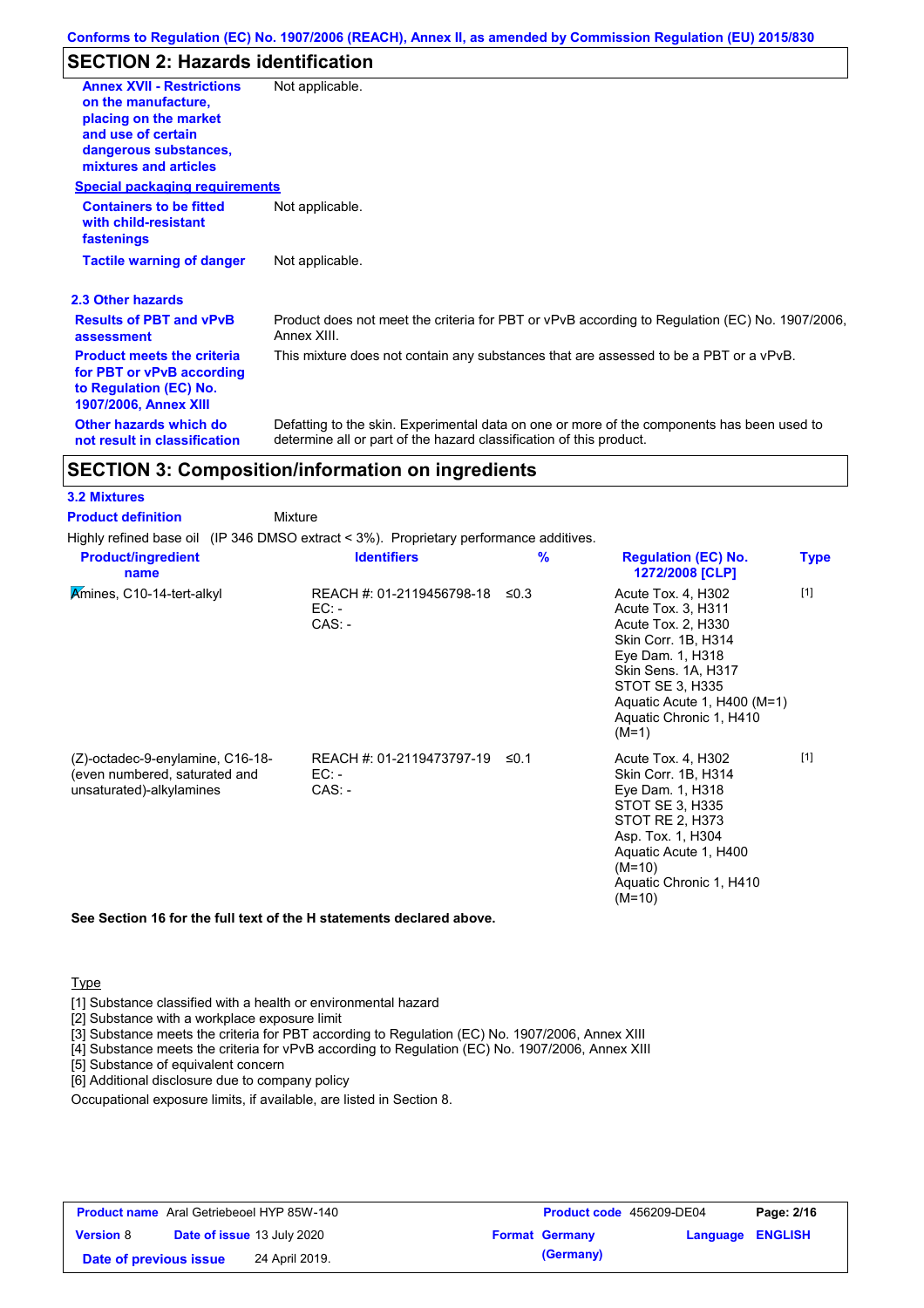## **SECTION 4: First aid measures**

| <b>4.1 Description of first aid measures</b> |                                                                                                                                                                                                                                                               |
|----------------------------------------------|---------------------------------------------------------------------------------------------------------------------------------------------------------------------------------------------------------------------------------------------------------------|
| Eye contact                                  | In case of contact, immediately flush eyes with plenty of water for at least 15 minutes. Eyelids<br>should be held away from the eyeball to ensure thorough rinsing. Check for and remove any<br>contact lenses. Get medical attention.                       |
| <b>Skin contact</b>                          | Wash skin thoroughly with soap and water or use recognised skin cleanser. Remove<br>contaminated clothing and shoes. Wash clothing before reuse. Clean shoes thoroughly before<br>reuse. Get medical attention if irritation develops.                        |
| <b>Inhalation</b>                            | If inhaled, remove to fresh air. Get medical attention if symptoms occur.                                                                                                                                                                                     |
| <b>Ingestion</b>                             | Do not induce vomiting unless directed to do so by medical personnel. Never give anything by<br>mouth to an unconscious person. If unconscious, place in recovery position and get medical<br>attention immediately. Get medical attention if symptoms occur. |
| <b>Protection of first-aiders</b>            | No action shall be taken involving any personal risk or without suitable training. It may be<br>dangerous to the person providing aid to give mouth-to-mouth resuscitation.                                                                                   |

### **4.2 Most important symptoms and effects, both acute and delayed**

See Section 11 for more detailed information on health effects and symptoms.

| <b>Potential acute health effects</b> |                                                                                                                                                                   |
|---------------------------------------|-------------------------------------------------------------------------------------------------------------------------------------------------------------------|
| <b>Inhalation</b>                     | Vapour inhalation under ambient conditions is not normally a problem due to low vapour<br>pressure.                                                               |
| <b>Ingestion</b>                      | No known significant effects or critical hazards.                                                                                                                 |
| <b>Skin contact</b>                   | Defatting to the skin. May cause skin dryness and irritation. Product not classified for<br>sensitisation. Based on data available for this or related materials. |
| <b>Eye contact</b>                    | No known significant effects or critical hazards.                                                                                                                 |
|                                       | Delayed and immediate effects as well as chronic effects from short and long-term exposure                                                                        |
| <b>Inhalation</b>                     | Overexposure to the inhalation of airborne droplets or aerosols may cause irritation of the<br>respiratory tract.                                                 |
| <b>Ingestion</b>                      | Ingestion of large quantities may cause nausea and diarrhoea.                                                                                                     |
| <b>Skin contact</b>                   | Prolonged or repeated contact can defat the skin and lead to irritation and/or dermatitis.                                                                        |
| <b>Eye contact</b>                    | Potential risk of transient stinging or redness if accidental eye contact occurs.                                                                                 |

### **4.3 Indication of any immediate medical attention and special treatment needed**

| <b>Notes to physician</b>                                 | Treatment should in general be symptomatic and directed to relieving any effects.                                                                                                                                                                                                                                                                                                     |  |  |  |  |  |
|-----------------------------------------------------------|---------------------------------------------------------------------------------------------------------------------------------------------------------------------------------------------------------------------------------------------------------------------------------------------------------------------------------------------------------------------------------------|--|--|--|--|--|
|                                                           | <b>SECTION 5: Firefighting measures</b>                                                                                                                                                                                                                                                                                                                                               |  |  |  |  |  |
| 5.1 Extinguishing media                                   |                                                                                                                                                                                                                                                                                                                                                                                       |  |  |  |  |  |
| <b>Suitable extinguishing</b><br>media                    | Use foam or all-purpose dry chemical to extinguish.                                                                                                                                                                                                                                                                                                                                   |  |  |  |  |  |
| <b>Unsuitable extinguishing</b><br>media                  | Do not use water jet. The use of a water jet may cause the fire to spread by splashing the<br>burning product.                                                                                                                                                                                                                                                                        |  |  |  |  |  |
| 5.2 Special hazards arising from the substance or mixture |                                                                                                                                                                                                                                                                                                                                                                                       |  |  |  |  |  |
| <b>Hazards from the</b><br>substance or mixture           | In a fire or if heated, a pressure increase will occur and the container may burst.                                                                                                                                                                                                                                                                                                   |  |  |  |  |  |
| <b>Hazardous combustion</b><br>products                   | Combustion products may include the following:<br>carbon oxides (CO, CO <sub>2</sub> ) (carbon monoxide, carbon dioxide)                                                                                                                                                                                                                                                              |  |  |  |  |  |
| 5.3 Advice for firefighters                               |                                                                                                                                                                                                                                                                                                                                                                                       |  |  |  |  |  |
| <b>Special precautions for</b><br>fire-fighters           | No action shall be taken involving any personal risk or without suitable training. Promptly<br>isolate the scene by removing all persons from the vicinity of the incident if there is a fire. This<br>material is harmful to aquatic organisms. Fire water contaminated with this material must be<br>contained and prevented from being discharged to any waterway, sewer or drain. |  |  |  |  |  |
| <b>Special protective</b><br>equipment for fire-fighters  | Fire-fighters should wear appropriate protective equipment and self-contained breathing<br>apparatus (SCBA) with a full face-piece operated in positive pressure mode. Clothing for fire-<br>fighters (including helmets, protective boots and gloves) conforming to European standard EN                                                                                             |  |  |  |  |  |

| <b>Product name</b> Aral Getriebeoel HYP 85W-140 |  | <b>Product code</b> 456209-DE04   |  | Page: 3/16            |                         |  |
|--------------------------------------------------|--|-----------------------------------|--|-----------------------|-------------------------|--|
| <b>Version 8</b>                                 |  | <b>Date of issue 13 July 2020</b> |  | <b>Format Germany</b> | <b>Language ENGLISH</b> |  |
| Date of previous issue                           |  | 24 April 2019.                    |  | (Germany)             |                         |  |

469 will provide a basic level of protection for chemical incidents.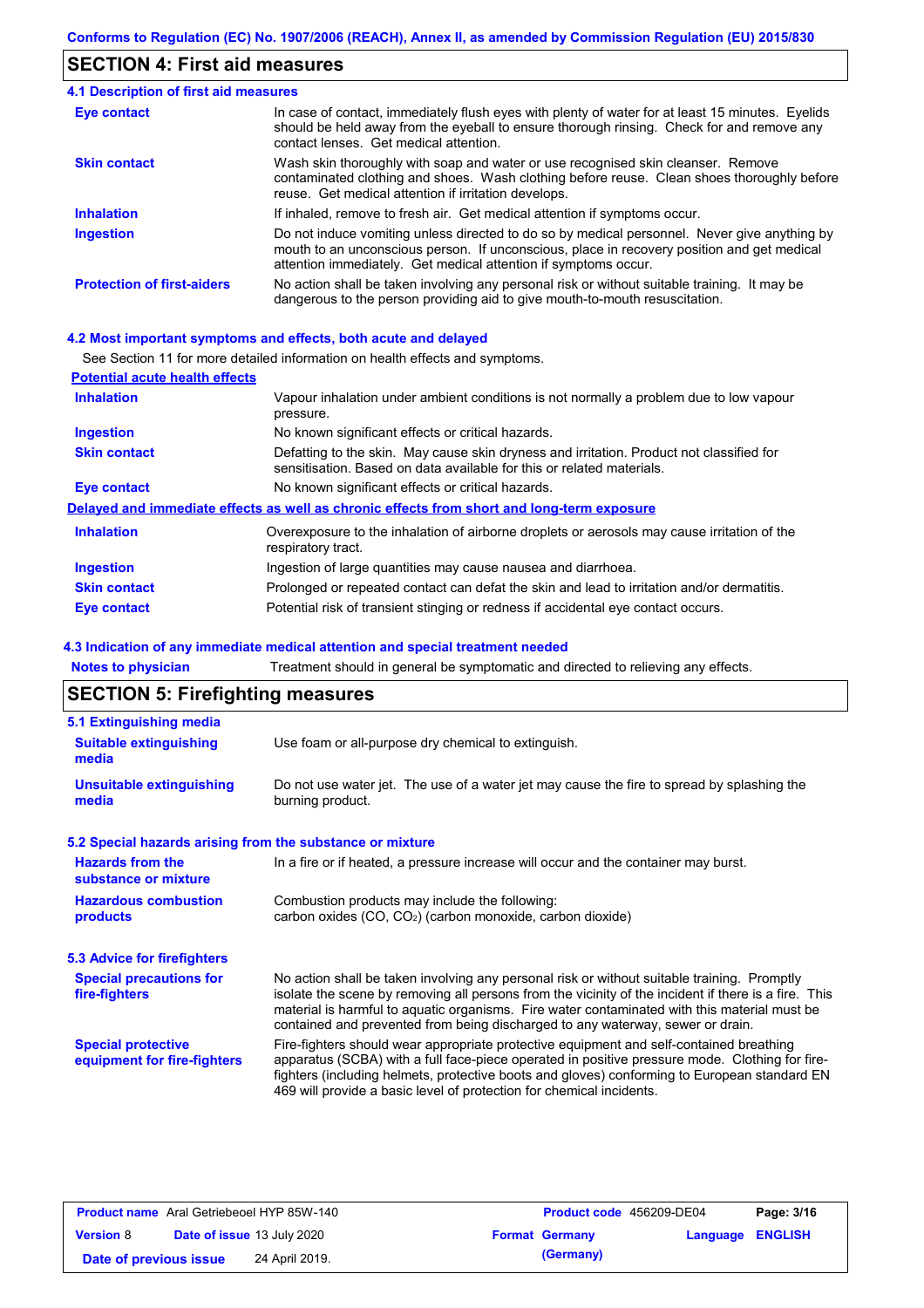# **SECTION 6: Accidental release measures**

|                                                                                                                                                                                                                                                                                                                                                                                                                                                                     | 6.1 Personal precautions, protective equipment and emergency procedures                                                                                                                                                                                                                                                                                                                                                                                                                                               |  |  |  |  |
|---------------------------------------------------------------------------------------------------------------------------------------------------------------------------------------------------------------------------------------------------------------------------------------------------------------------------------------------------------------------------------------------------------------------------------------------------------------------|-----------------------------------------------------------------------------------------------------------------------------------------------------------------------------------------------------------------------------------------------------------------------------------------------------------------------------------------------------------------------------------------------------------------------------------------------------------------------------------------------------------------------|--|--|--|--|
| Contact emergency personnel. No action shall be taken involving any personal risk or without<br>For non-emergency<br>suitable training. Evacuate surrounding areas. Keep unnecessary and unprotected personnel<br>personnel<br>from entering. Do not touch or walk through spilt material. Floors may be slippery; use care to<br>avoid falling. Avoid breathing vapour or mist. Provide adequate ventilation. Put on<br>appropriate personal protective equipment. |                                                                                                                                                                                                                                                                                                                                                                                                                                                                                                                       |  |  |  |  |
| For emergency responders                                                                                                                                                                                                                                                                                                                                                                                                                                            | Entry into a confined space or poorly ventilated area contaminated with vapour, mist or fume is<br>extremely hazardous without the correct respiratory protective equipment and a safe system of<br>work. Wear self-contained breathing apparatus. Wear a suitable chemical protective suit.<br>Chemical resistant boots. See also the information in "For non-emergency personnel".                                                                                                                                  |  |  |  |  |
| <b>6.2 Environmental</b><br><b>precautions</b>                                                                                                                                                                                                                                                                                                                                                                                                                      | Avoid dispersal of spilt material and runoff and contact with soil, waterways, drains and sewers.<br>Inform the relevant authorities if the product has caused environmental pollution (sewers,<br>waterways, soil or air). Water polluting material. May be harmful to the environment if released<br>in large quantities.                                                                                                                                                                                           |  |  |  |  |
|                                                                                                                                                                                                                                                                                                                                                                                                                                                                     | 6.3 Methods and material for containment and cleaning up                                                                                                                                                                                                                                                                                                                                                                                                                                                              |  |  |  |  |
| <b>Small spill</b>                                                                                                                                                                                                                                                                                                                                                                                                                                                  | Stop leak if without risk. Move containers from spill area. Absorb with an inert material and<br>place in an appropriate waste disposal container. Dispose of via a licensed waste disposal<br>contractor.                                                                                                                                                                                                                                                                                                            |  |  |  |  |
| <b>Large spill</b>                                                                                                                                                                                                                                                                                                                                                                                                                                                  | Stop leak if without risk. Move containers from spill area. Approach the release from upwind.<br>Prevent entry into sewers, water courses, basements or confined areas. Contain and collect<br>spillage with non-combustible, absorbent material e.g. sand, earth, vermiculite or diatomaceous<br>earth and place in container for disposal according to local regulations. Contaminated<br>absorbent material may pose the same hazard as the spilt product. Dispose of via a licensed<br>waste disposal contractor. |  |  |  |  |
| <b>6.4 Reference to other</b><br><b>sections</b>                                                                                                                                                                                                                                                                                                                                                                                                                    | See Section 1 for emergency contact information.<br>See Section 5 for firefighting measures.<br>See Section 8 for information on appropriate personal protective equipment.<br>See Section 12 for environmental precautions.<br>See Section 13 for additional waste treatment information.                                                                                                                                                                                                                            |  |  |  |  |

# **SECTION 7: Handling and storage**

The information in this section contains generic advice and guidance. The list of Identified Uses in Section 1 should be consulted for any available use-specific information provided in the Exposure Scenario(s).

| 7.1 Precautions for safe handling                                                    |                                                                                                                                                                                                                                                                                                                                                                                                                                                                                                                                                               |
|--------------------------------------------------------------------------------------|---------------------------------------------------------------------------------------------------------------------------------------------------------------------------------------------------------------------------------------------------------------------------------------------------------------------------------------------------------------------------------------------------------------------------------------------------------------------------------------------------------------------------------------------------------------|
| <b>Protective measures</b>                                                           | Put on appropriate personal protective equipment. Do not ingest. Avoid contact with eyes, skin<br>and clothing. Avoid breathing vapour or mist. Avoid contact of spilt material and runoff with<br>soil and surface waterways. Keep in the original container or an approved alternative made<br>from a compatible material, kept tightly closed when not in use. Do not reuse container. Empty<br>containers retain product residue and can be hazardous.                                                                                                    |
| <b>Advice on general</b><br>occupational hygiene                                     | Eating, drinking and smoking should be prohibited in areas where this material is handled,<br>stored and processed. Wash thoroughly after handling. Remove contaminated clothing and<br>protective equipment before entering eating areas. See also Section 8 for additional<br>information on hygiene measures.                                                                                                                                                                                                                                              |
| <b>7.2 Conditions for safe</b><br>storage, including any<br><i>incompatibilities</i> | Store in accordance with local regulations. Store in a dry, cool and well-ventilated area, away<br>from incompatible materials (see Section 10). Keep away from heat and direct sunlight. Keep<br>container tightly closed and sealed until ready for use. Containers that have been opened must<br>be carefully resealed and kept upright to prevent leakage. Store and use only in equipment/<br>containers designed for use with this product. Do not store in unlabelled containers. Use<br>appropriate containment to avoid environmental contamination. |
| <b>Not suitable</b>                                                                  | Prolonged exposure to elevated temperature.                                                                                                                                                                                                                                                                                                                                                                                                                                                                                                                   |
| <b>Germany - Storage code</b>                                                        | 10                                                                                                                                                                                                                                                                                                                                                                                                                                                                                                                                                            |
| 7.3 Specific end use(s)                                                              |                                                                                                                                                                                                                                                                                                                                                                                                                                                                                                                                                               |
| <b>Recommendations</b>                                                               | See section 1.2 and Exposure scenarios in annex, if applicable.                                                                                                                                                                                                                                                                                                                                                                                                                                                                                               |

| <b>Product name</b> Aral Getriebeoel HYP 85W-140 |  |                                   | Product code 456209-DE04 |                         | Page: 4/16 |
|--------------------------------------------------|--|-----------------------------------|--------------------------|-------------------------|------------|
| <b>Version 8</b>                                 |  | <b>Date of issue 13 July 2020</b> | <b>Format Germany</b>    | <b>Language ENGLISH</b> |            |
| Date of previous issue                           |  | 24 April 2019.                    | (Germany)                |                         |            |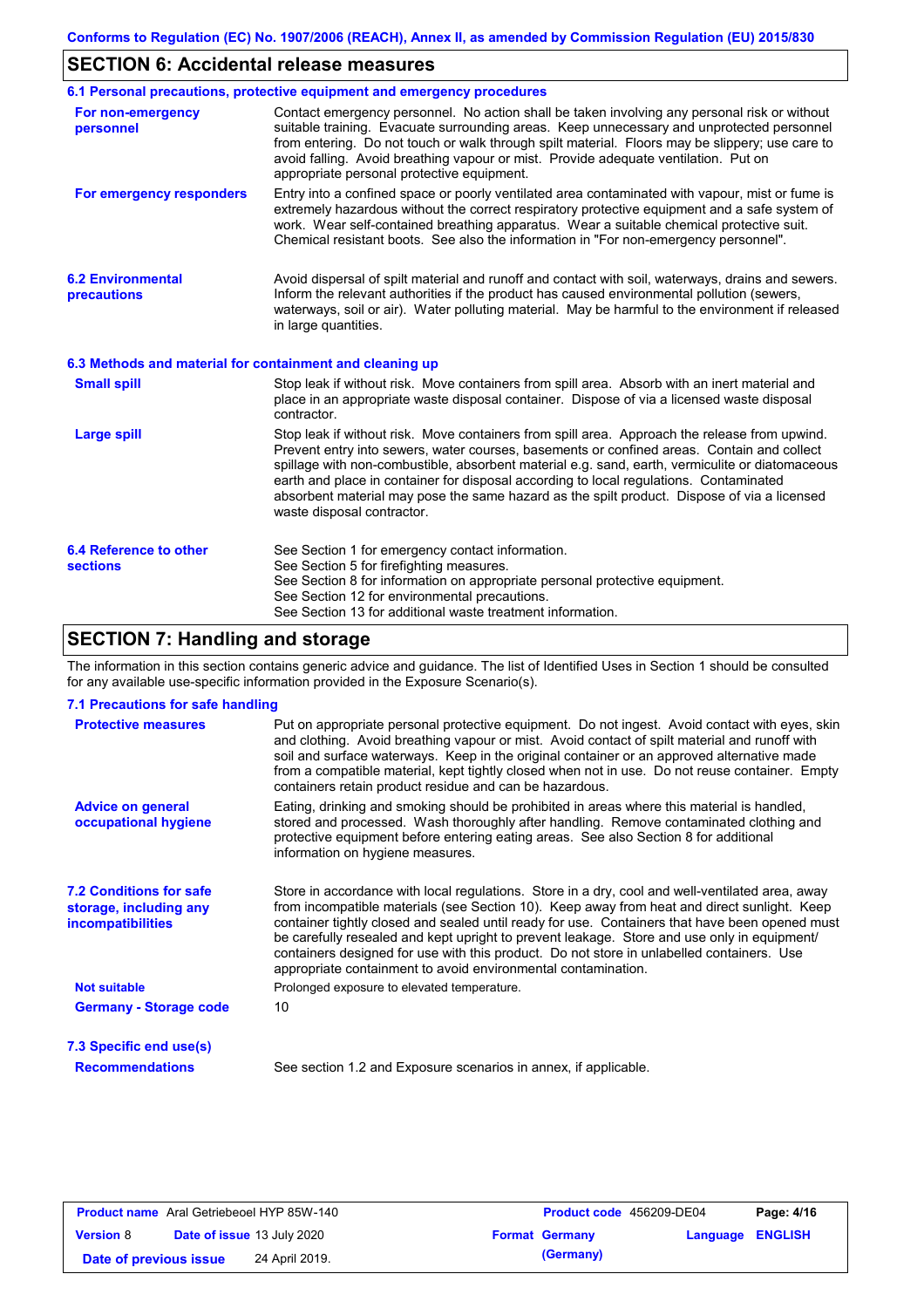## **SECTION 8: Exposure controls/personal protection**

**The information in this section contains generic advice and guidance. The list of Identified Uses in Section 1 should be consulted for any available use-specific information provided in the Exposure Scenario(s).**

### **8.1 Control parameters**

**procedures**

**Occupational exposure limits**

No exposure limit value known.

**Recommended monitoring**  If this product contains ingredients with exposure limits, personal, workplace atmosphere or biological monitoring may be required to determine the effectiveness of the ventilation or other control measures and/or the necessity to use respiratory protective equipment. Reference should be made to monitoring standards, such as the following: European Standard EN 689 (Workplace atmospheres - Guidance for the assessment of exposure by inhalation to chemical agents for comparison with limit values and measurement strategy) European Standard EN 14042 (Workplace atmospheres - Guide for the application and use of procedures for the assessment of exposure to chemical and biological agents) European Standard EN 482 (Workplace atmospheres - General requirements for the performance of procedures for the measurement of chemical agents) Reference to national guidance documents for methods for the determination of hazardous substances will also be required.

#### **Derived No Effect Level**

No DNELs/DMELs available.

#### **Predicted No Effect Concentration**

No PNECs available

#### **8.2 Exposure controls**

| <b>Appropriate engineering</b><br><b>controls</b> | Provide exhaust ventilation or other engineering controls to keep the relevant airborne<br>concentrations below their respective occupational exposure limits.<br>All activities involving chemicals should be assessed for their risks to health, to ensure<br>exposures are adequately controlled. Personal protective equipment should only be considered<br>after other forms of control measures (e.g. engineering controls) have been suitably evaluated.<br>Personal protective equipment should conform to appropriate standards, be suitable for use, be<br>kept in good condition and properly maintained.<br>Your supplier of personal protective equipment should be consulted for advice on selection and<br>appropriate standards. For further information contact your national organisation for standards.<br>The final choice of protective equipment will depend upon a risk assessment. It is important to<br>ensure that all items of personal protective equipment are compatible. |                          |                  |            |
|---------------------------------------------------|---------------------------------------------------------------------------------------------------------------------------------------------------------------------------------------------------------------------------------------------------------------------------------------------------------------------------------------------------------------------------------------------------------------------------------------------------------------------------------------------------------------------------------------------------------------------------------------------------------------------------------------------------------------------------------------------------------------------------------------------------------------------------------------------------------------------------------------------------------------------------------------------------------------------------------------------------------------------------------------------------------|--------------------------|------------------|------------|
| <b>Individual protection measures</b>             |                                                                                                                                                                                                                                                                                                                                                                                                                                                                                                                                                                                                                                                                                                                                                                                                                                                                                                                                                                                                         |                          |                  |            |
| <b>Hygiene measures</b>                           | Wash hands, forearms and face thoroughly after handling chemical products, before eating,<br>smoking and using the lavatory and at the end of the working period. Ensure that eyewash<br>stations and safety showers are close to the workstation location.                                                                                                                                                                                                                                                                                                                                                                                                                                                                                                                                                                                                                                                                                                                                             |                          |                  |            |
| <b>Respiratory protection</b>                     | In case of insufficient ventilation, wear suitable respiratory equipment.<br>The correct choice of respiratory protection depends upon the chemicals being handled, the<br>conditions of work and use, and the condition of the respiratory equipment. Safety procedures<br>should be developed for each intended application. Respiratory protection equipment should<br>therefore be chosen in consultation with the supplier/manufacturer and with a full assessment<br>of the working conditions.                                                                                                                                                                                                                                                                                                                                                                                                                                                                                                   |                          |                  |            |
| <b>Eye/face protection</b>                        | Safety glasses with side shields.                                                                                                                                                                                                                                                                                                                                                                                                                                                                                                                                                                                                                                                                                                                                                                                                                                                                                                                                                                       |                          |                  |            |
| <b>Skin protection</b>                            |                                                                                                                                                                                                                                                                                                                                                                                                                                                                                                                                                                                                                                                                                                                                                                                                                                                                                                                                                                                                         |                          |                  |            |
| <b>Hand protection</b>                            | <b>General Information:</b>                                                                                                                                                                                                                                                                                                                                                                                                                                                                                                                                                                                                                                                                                                                                                                                                                                                                                                                                                                             |                          |                  |            |
|                                                   | Because specific work environments and material handling practices vary, safety procedures<br>should be developed for each intended application. The correct choice of protective gloves<br>depends upon the chemicals being handled, and the conditions of work and use. Most gloves<br>provide protection for only a limited time before they must be discarded and replaced (even the<br>best chemically resistant gloves will break down after repeated chemical exposures).<br>Gloves should be chosen in consultation with the supplier / manufacturer and taking account of<br>a full assessment of the working conditions.<br>Recommended: Nitrile gloves.<br><b>Breakthrough time:</b><br>Breakthrough time data are generated by glove manufacturers under laboratory test conditions<br>and represent how long a glove can be expected to provide effective permeation resistance. It<br>is important when following breakthrough time recommendations that actual workplace                 |                          |                  |            |
|                                                   | conditions are taken into account. Always consult with your glove supplier for up-to-date<br>technical information on breakthrough times for the recommended glove type.<br>Our recommendations on the selection of gloves are as follows:                                                                                                                                                                                                                                                                                                                                                                                                                                                                                                                                                                                                                                                                                                                                                              |                          |                  |            |
| <b>Product name</b> Aral Getriebeoel HYP 85W-140  |                                                                                                                                                                                                                                                                                                                                                                                                                                                                                                                                                                                                                                                                                                                                                                                                                                                                                                                                                                                                         | Product code 456209-DE04 |                  | Page: 5/16 |
| <b>Version 8</b><br>Date of issue 13 July 2020    |                                                                                                                                                                                                                                                                                                                                                                                                                                                                                                                                                                                                                                                                                                                                                                                                                                                                                                                                                                                                         | <b>Format Germany</b>    | Language ENGLISH |            |
| Date of previous issue                            | 24 April 2019.                                                                                                                                                                                                                                                                                                                                                                                                                                                                                                                                                                                                                                                                                                                                                                                                                                                                                                                                                                                          | (Germany)                |                  |            |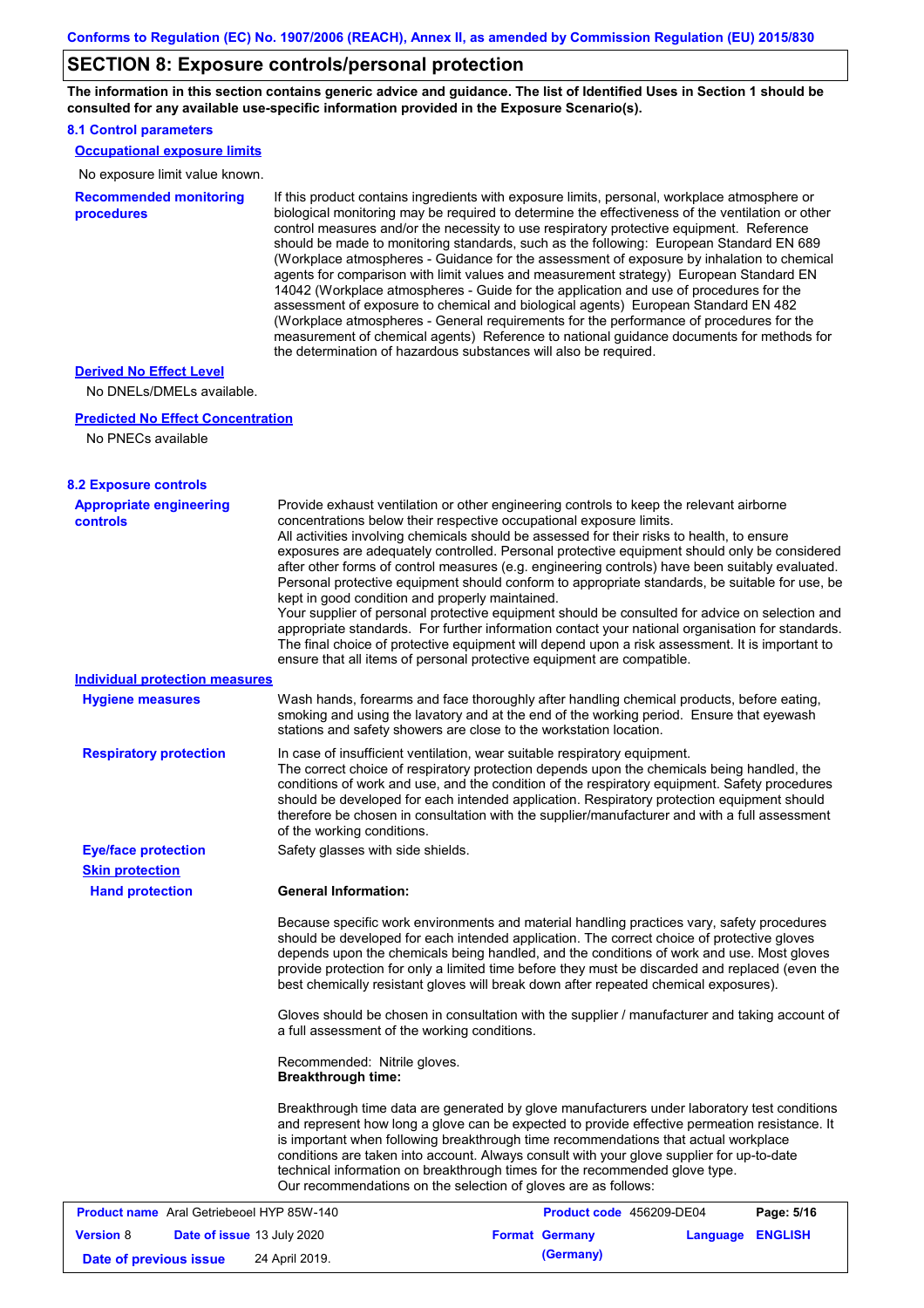# **SECTION 8: Exposure controls/personal protection**

Continuous contact:

|                                                  | Gloves with a minimum breakthrough time of 240 minutes, or >480 minutes if suitable gloves<br>can be obtained.<br>If suitable gloves are not available to offer that level of protection, gloves with shorter<br>breakthrough times may be acceptable as long as appropriate glove maintenance and<br>replacement regimes are determined and adhered to.                                                                                                                                                                                                                                                                                                                              |
|--------------------------------------------------|---------------------------------------------------------------------------------------------------------------------------------------------------------------------------------------------------------------------------------------------------------------------------------------------------------------------------------------------------------------------------------------------------------------------------------------------------------------------------------------------------------------------------------------------------------------------------------------------------------------------------------------------------------------------------------------|
|                                                  | Short-term / splash protection:                                                                                                                                                                                                                                                                                                                                                                                                                                                                                                                                                                                                                                                       |
|                                                  | Recommended breakthrough times as above.<br>It is recognised that for short-term, transient exposures, gloves with shorter breakthrough times<br>may commonly be used. Therefore, appropriate maintenance and replacement regimes must<br>be determined and rigorously followed.                                                                                                                                                                                                                                                                                                                                                                                                      |
|                                                  | <b>Glove Thickness:</b>                                                                                                                                                                                                                                                                                                                                                                                                                                                                                                                                                                                                                                                               |
|                                                  | For general applications, we recommend gloves with a thickness typically greater than 0.35 mm.                                                                                                                                                                                                                                                                                                                                                                                                                                                                                                                                                                                        |
|                                                  | It should be emphasised that glove thickness is not necessarily a good predictor of glove<br>resistance to a specific chemical, as the permeation efficiency of the glove will be dependent<br>on the exact composition of the glove material. Therefore, glove selection should also be based<br>on consideration of the task requirements and knowledge of breakthrough times.<br>Glove thickness may also vary depending on the glove manufacturer, the glove type and the<br>glove model. Therefore, the manufacturers' technical data should always be taken into account<br>to ensure selection of the most appropriate glove for the task.                                     |
|                                                  | Note: Depending on the activity being conducted, gloves of varying thickness may be required<br>for specific tasks. For example:                                                                                                                                                                                                                                                                                                                                                                                                                                                                                                                                                      |
|                                                  | • Thinner gloves (down to 0.1 mm or less) may be required where a high degree of manual<br>dexterity is needed. However, these gloves are only likely to give short duration protection and<br>would normally be just for single use applications, then disposed of.                                                                                                                                                                                                                                                                                                                                                                                                                  |
|                                                  | • Thicker gloves (up to 3 mm or more) may be required where there is a mechanical (as well<br>as a chemical) risk i.e. where there is abrasion or puncture potential.                                                                                                                                                                                                                                                                                                                                                                                                                                                                                                                 |
| <b>Skin and body</b>                             | Use of protective clothing is good industrial practice.<br>Personal protective equipment for the body should be selected based on the task being<br>performed and the risks involved and should be approved by a specialist before handling this<br>product.<br>Cotton or polyester/cotton overalls will only provide protection against light superficial<br>contamination that will not soak through to the skin. Overalls should be laundered on a regular<br>basis. When the risk of skin exposure is high (e.g. when cleaning up spillages or if there is a<br>risk of splashing) then chemical resistant aprons and/or impervious chemical suits and boots<br>will be required. |
| <b>Refer to standards:</b>                       | Respiratory protection: EN 529<br>Gloves: EN 420, EN 374<br>Eye protection: EN 166<br>Filtering half-mask: EN 149<br>Filtering half-mask with valve: EN 405<br>Half-mask: EN 140 plus filter<br>Full-face mask: EN 136 plus filter<br>Particulate filters: EN 143<br>Gas/combined filters: EN 14387                                                                                                                                                                                                                                                                                                                                                                                   |
| <b>Environmental exposure</b><br><b>controls</b> | Emissions from ventilation or work process equipment should be checked to ensure they<br>comply with the requirements of environmental protection legislation. In some cases, fume<br>scrubbers, filters or engineering modifications to the process equipment will be necessary to<br>reduce emissions to acceptable levels.                                                                                                                                                                                                                                                                                                                                                         |

# **SECTION 9: Physical and chemical properties**

| 9.1 Information on basic physical and chemical properties |                |                          |          |                |
|-----------------------------------------------------------|----------------|--------------------------|----------|----------------|
| <b>Appearance</b>                                         |                |                          |          |                |
| <b>Physical state</b>                                     | Liquid.        |                          |          |                |
| <b>Colour</b>                                             | Not available. |                          |          |                |
| <b>Odour</b>                                              | Not available. |                          |          |                |
| <b>Odour threshold</b>                                    | Not available. |                          |          |                |
| <b>Product name</b> Aral Getriebeoel HYP 85W-140          |                | Product code 456209-DE04 |          | Page: 6/16     |
| <b>Version 8</b><br>Date of issue 13 July 2020            |                | <b>Format Germany</b>    | Language | <b>ENGLISH</b> |
| Date of previous issue<br>24 April 2019.                  |                | (Germany)                |          |                |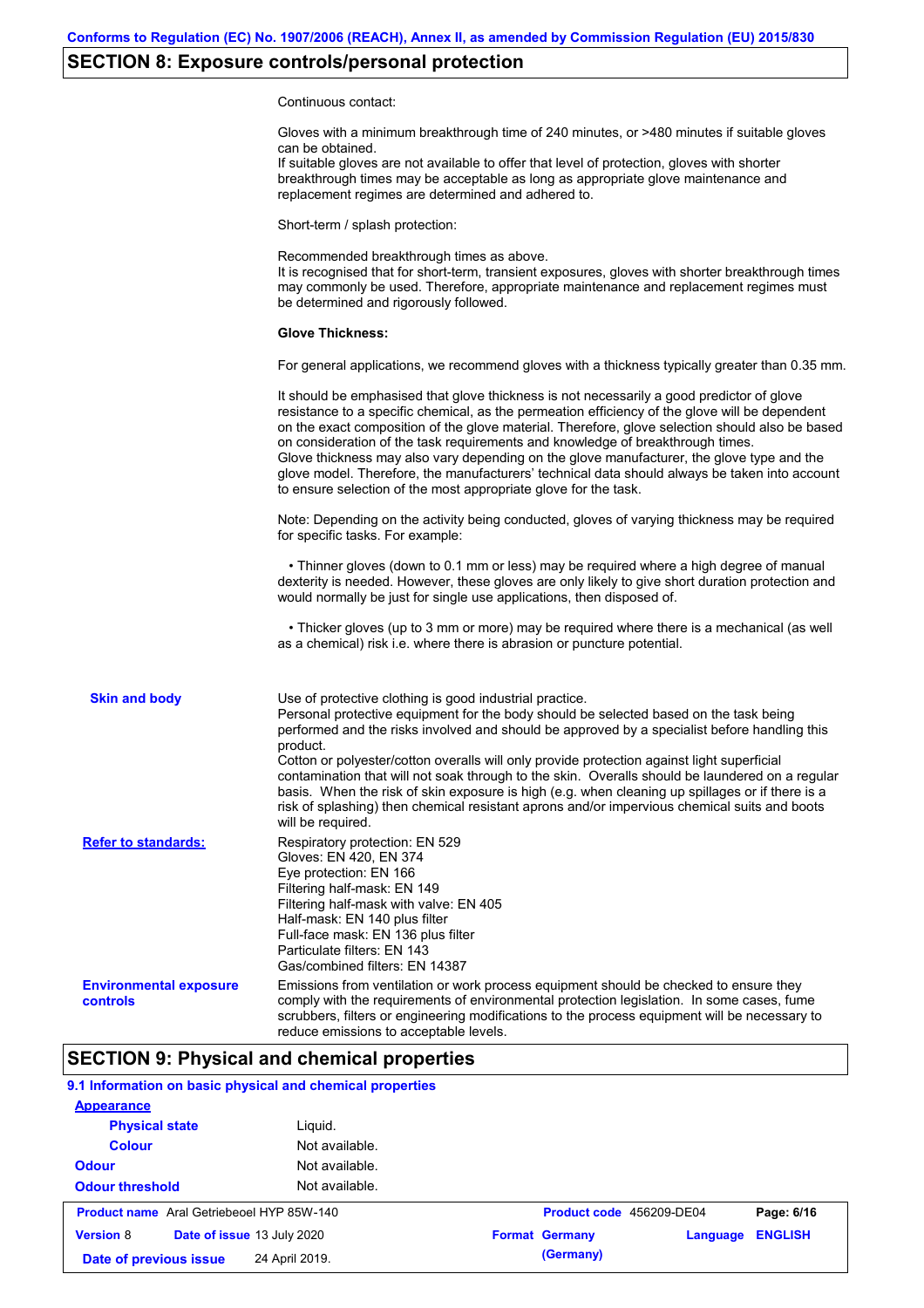# **SECTION 9: Physical and chemical properties**

| pH                                                     | Not available.                                                                                                                      |
|--------------------------------------------------------|-------------------------------------------------------------------------------------------------------------------------------------|
| <b>Melting point/freezing point</b>                    | Not available.                                                                                                                      |
| Initial boiling point and boiling                      | Not available.                                                                                                                      |
| range                                                  |                                                                                                                                     |
| <b>Pour point</b>                                      | $-15 °C$                                                                                                                            |
| <b>Flash point</b>                                     | Open cup: 228°C (442.4°F) [Cleveland.]                                                                                              |
| <b>Evaporation rate</b>                                | Not available.                                                                                                                      |
| <b>Flammability (solid, gas)</b>                       | Not available.                                                                                                                      |
| <b>Upper/lower flammability or</b><br>explosive limits | Not available.                                                                                                                      |
| <b>Vapour pressure</b>                                 | Not available.                                                                                                                      |
| <b>Vapour density</b>                                  | Not available.                                                                                                                      |
| <b>Relative density</b>                                | Not available.                                                                                                                      |
| <b>Density</b>                                         | 903 kg/m <sup>3</sup> (0.903 g/cm <sup>3</sup> ) at 15 <sup>°</sup> C                                                               |
| <b>Solubility(ies)</b>                                 | insoluble in water.                                                                                                                 |
| <b>Partition coefficient: n-octanol/</b><br>water      | Not available.                                                                                                                      |
| <b>Auto-ignition temperature</b>                       | Not available.                                                                                                                      |
| <b>Decomposition temperature</b>                       | Not available.                                                                                                                      |
| <b>Viscosity</b>                                       | Kinematic: 384 mm <sup>2</sup> /s (384 cSt) at 40 $^{\circ}$ C<br>Kinematic: 26.7 mm <sup>2</sup> /s (26.7 cSt) at 100 $^{\circ}$ C |
| <b>Explosive properties</b>                            | Not available.                                                                                                                      |
| <b>Oxidising properties</b>                            | Not available.                                                                                                                      |

### **9.2 Other information**

No additional information.

# **SECTION 10: Stability and reactivity**

| <b>10.1 Reactivity</b>                            | No specific test data available for this product. Refer to Conditions to avoid and Incompatible<br>materials for additional information.                                |
|---------------------------------------------------|-------------------------------------------------------------------------------------------------------------------------------------------------------------------------|
| <b>10.2 Chemical stability</b>                    | The product is stable.                                                                                                                                                  |
| <b>10.3 Possibility of</b><br>hazardous reactions | Under normal conditions of storage and use, hazardous reactions will not occur.<br>Under normal conditions of storage and use, hazardous polymerisation will not occur. |
| <b>10.4 Conditions to avoid</b>                   | Avoid all possible sources of ignition (spark or flame).                                                                                                                |
| 10.5 Incompatible materials                       | Reactive or incompatible with the following materials: oxidising materials.                                                                                             |
| <b>10.6 Hazardous</b><br>decomposition products   | Under normal conditions of storage and use, hazardous decomposition products should not be<br>produced.                                                                 |

## **SECTION 11: Toxicological information**

### **11.1 Information on toxicological effects**

#### **Acute toxicity estimates**

| <b>Product/ingredient name</b>                                                            | Oral (mg/<br>kg) | <b>Dermal</b><br>(mg/kg) | <b>Inhalation</b><br>(gases)<br>(ppm) | <b>Inhalation</b><br>(vapours)<br>(mg/l) | <b>Inhalation</b><br>(dusts)<br>and mists)<br>(mg/l) |
|-------------------------------------------------------------------------------------------|------------------|--------------------------|---------------------------------------|------------------------------------------|------------------------------------------------------|
| <b>Aral Getriebeoel HYP 85W-140</b>                                                       | N/A              | 301564.7                 | N/A                                   | 502.6                                    | N/A                                                  |
| Amines, C10-14-tert-alkyl                                                                 | 500              | 300                      | N/A                                   | 0.5                                      | N/A                                                  |
| (Z)-octadec-9-enylamine, C16-18-(even numbered,<br>saturated and unsaturated)-alkylamines | 500              | N/A                      | N/A                                   | N/A                                      | N/A                                                  |

**Information on likely** 

Routes of entry anticipated: Dermal, Inhalation.

### **routes of exposure**

### **Potential acute health effects**

**Inhalation** Vapour inhalation under ambient conditions is not normally a problem due to low vapour pressure.

|                        | ----------                                       |                       |                                 |            |
|------------------------|--------------------------------------------------|-----------------------|---------------------------------|------------|
|                        | <b>Product name</b> Aral Getriebeoel HYP 85W-140 |                       | <b>Product code</b> 456209-DE04 | Page: 7/16 |
| <b>Version 8</b>       | <b>Date of issue 13 July 2020</b>                | <b>Format Germany</b> | Language ENGLISH                |            |
| Date of previous issue | 24 April 2019.                                   | (Germany)             |                                 |            |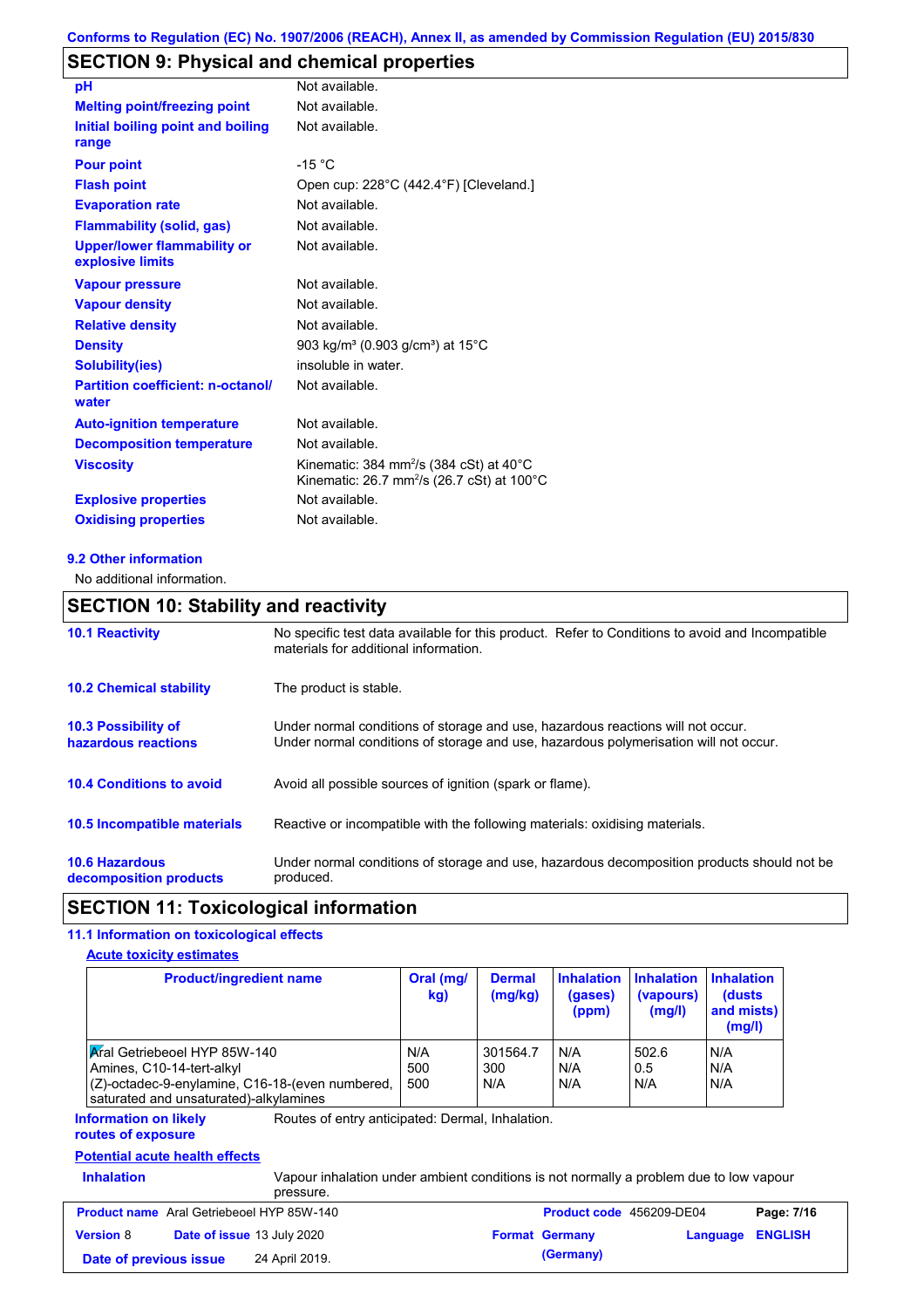# **SECTION 11: Toxicological information**

| <b>Ingestion</b>                        | No known significant effects or critical hazards.                                                                                                                 |
|-----------------------------------------|-------------------------------------------------------------------------------------------------------------------------------------------------------------------|
| <b>Skin contact</b>                     | Defatting to the skin. May cause skin dryness and irritation. Product not classified for<br>sensitisation. Based on data available for this or related materials. |
| <b>Eye contact</b>                      | No known significant effects or critical hazards.                                                                                                                 |
|                                         | Symptoms related to the physical, chemical and toxicological characteristics                                                                                      |
| <b>Inhalation</b>                       | May be harmful by inhalation if exposure to vapour, mists or fumes resulting from thermal<br>decomposition products occurs.                                       |
| <b>Ingestion</b>                        | No specific data.                                                                                                                                                 |
| <b>Skin contact</b>                     | Adverse symptoms may include the following:<br>irritation<br>dryness<br>cracking                                                                                  |
| <b>Eye contact</b>                      | No specific data.                                                                                                                                                 |
|                                         | Delayed and immediate effects as well as chronic effects from short and long-term exposure                                                                        |
| <b>Inhalation</b>                       | Overexposure to the inhalation of airborne droplets or aerosols may cause irritation of the<br>respiratory tract.                                                 |
| <b>Ingestion</b>                        | Ingestion of large quantities may cause nausea and diarrhoea.                                                                                                     |
| <b>Skin contact</b>                     | Prolonged or repeated contact can defat the skin and lead to irritation and/or dermatitis.                                                                        |
| <b>Eye contact</b>                      | Potential risk of transient stinging or redness if accidental eye contact occurs.                                                                                 |
| <b>Potential chronic health effects</b> |                                                                                                                                                                   |
| <b>General</b>                          | No known significant effects or critical hazards.                                                                                                                 |
| <b>Carcinogenicity</b>                  | No known significant effects or critical hazards.                                                                                                                 |
| <b>Mutagenicity</b>                     | No known significant effects or critical hazards.                                                                                                                 |
| <b>Developmental effects</b>            | No known significant effects or critical hazards.                                                                                                                 |
| <b>Fertility effects</b>                | No known significant effects or critical hazards.                                                                                                                 |
|                                         |                                                                                                                                                                   |

# **SECTION 12: Ecological information**

**12.1 Toxicity**

**Environmental hazards** Harmful to aquatic life with long lasting effects.

### **12.2 Persistence and degradability**

Expected to be biodegradable.

### **12.3 Bioaccumulative potential**

This product is not expected to bioaccumulate through food chains in the environment.

| <b>12.4 Mobility in soil</b>                                  |                                                                      |
|---------------------------------------------------------------|----------------------------------------------------------------------|
| <b>Soil/water partition</b><br>coefficient (K <sub>oc</sub> ) | Not available.                                                       |
| <b>Mobility</b>                                               | Spillages may penetrate the soil causing ground water contamination. |

### **12.5 Results of PBT and vPvB assessment**

Product does not meet the criteria for PBT or vPvB according to Regulation (EC) No. 1907/2006, Annex XIII.

### **12.6 Other adverse effects**

**Other ecological information**

Spills may form a film on water surfaces causing physical damage to organisms. Oxygen transfer could also be impaired.

## **SECTION 13: Disposal considerations**

The information in this section contains generic advice and guidance. The list of Identified Uses in Section 1 should be consulted for any available use-specific information provided in the Exposure Scenario(s).

### **13.1 Waste treatment methods**

| <b>Product</b>                 |                                                                                                                                                                      |
|--------------------------------|----------------------------------------------------------------------------------------------------------------------------------------------------------------------|
| <b>Methods of disposal</b>     | Where possible, arrange for product to be recycled. Dispose of via an authorised person/<br>licensed waste disposal contractor in accordance with local regulations. |
| <b>Hazardous waste</b>         | Yes.                                                                                                                                                                 |
| European waste catalogue (EWC) |                                                                                                                                                                      |

| <b>Product name</b> Aral Getriebeoel HYP 85W-140 |  |                                   | Product code 456209-DE04 | Page: 8/16              |
|--------------------------------------------------|--|-----------------------------------|--------------------------|-------------------------|
| <b>Version 8</b>                                 |  | <b>Date of issue 13 July 2020</b> | <b>Format Germany</b>    | <b>Language ENGLISH</b> |
| Date of previous issue                           |  | 24 April 2019.                    | (Germany)                |                         |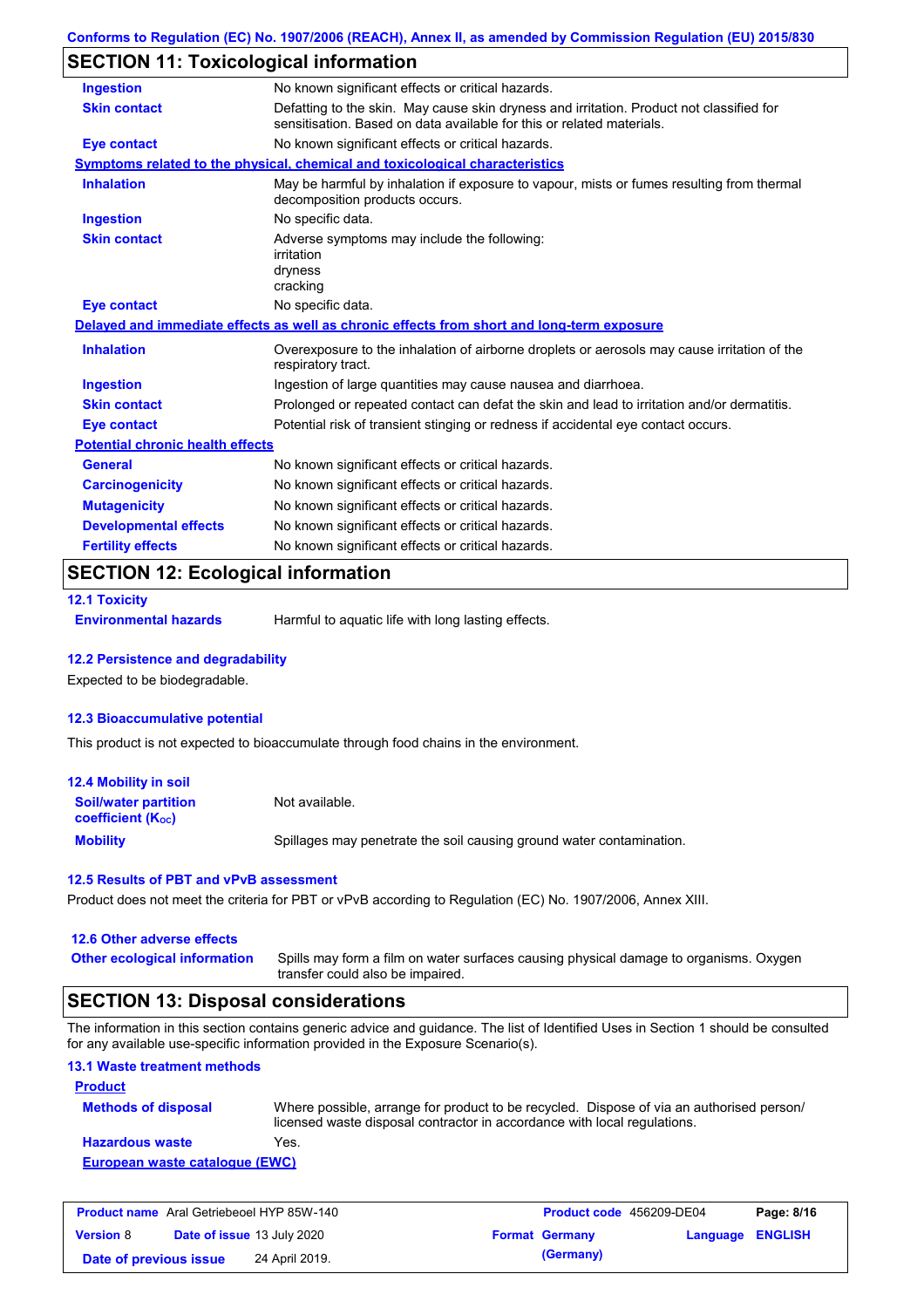## **SECTION 13: Disposal considerations**

| <b>Waste code</b>                             | <b>Waste designation</b>                                                                                                                                                                                                                                                                                                                                                                   |  |
|-----------------------------------------------|--------------------------------------------------------------------------------------------------------------------------------------------------------------------------------------------------------------------------------------------------------------------------------------------------------------------------------------------------------------------------------------------|--|
| 13 02 05*                                     | mineral-based non-chlorinated engine, gear and lubricating oils                                                                                                                                                                                                                                                                                                                            |  |
| disposal code to be assigned by the end user. | However, deviation from the intended use and/or the presence of any potential contaminants may require an alternative waste                                                                                                                                                                                                                                                                |  |
| <b>Packaging</b>                              |                                                                                                                                                                                                                                                                                                                                                                                            |  |
| <b>Methods of disposal</b>                    | Where possible, arrange for product to be recycled. Dispose of via an authorised person/<br>licensed waste disposal contractor in accordance with local regulations.                                                                                                                                                                                                                       |  |
| <b>Special precautions</b>                    | This material and its container must be disposed of in a safe way. Care should be taken when<br>handling emptied containers that have not been cleaned or rinsed out. Empty containers or<br>liners may retain some product residues. Empty containers represent a fire hazard as they may<br>contain flammable product residues and vapour. Never weld, solder or braze empty containers. |  |

Avoid dispersal of spilt material and runoff and contact with soil, waterways, drains and sewers.

**SECTION 14: Transport information**

**References** Commission 2014/955/EU

Directive 2008/98/EC

|                                           | <b>ADR/RID</b> | <b>ADN</b>     | <b>IMDG</b>    | <b>IATA</b>    |
|-------------------------------------------|----------------|----------------|----------------|----------------|
| 14.1 UN number                            | Not regulated. | Not regulated. | Not regulated. | Not regulated. |
| 14.2 UN proper<br>shipping name           |                |                | -              |                |
| <b>14.3 Transport</b><br>hazard class(es) |                |                | -              |                |
| <b>14.4 Packing</b><br>group              |                |                |                |                |
| 14.5<br><b>Environmental</b><br>hazards   | No.            | No.            | No.            | No.            |
| <b>Additional</b><br><b>information</b>   |                |                |                |                |

**14.6 Special precautions for user** Not available.

**14.7 Transport in bulk according to Annex II of Marpol and the IBC Code** Not available.

## **SECTION 15: Regulatory information**

**15.1 Safety, health and environmental regulations/legislation specific for the substance or mixture**

#### **EU Regulation (EC) No. 1907/2006 (REACH)**

**Annex XIV - List of substances subject to authorisation**

**Annex XIV**

None of the components are listed.

**Substances of very high concern**

None of the components are listed.

### **Other regulations**

**REACH Status** The company, as identified in Section 1, sells this product in the EU in compliance with the current requirements of REACH. All components are listed or exempted. All components are listed or exempted. All components are listed or exempted. All components are listed or exempted. All components are active or exempted. All components are listed or exempted. **United States inventory (TSCA 8b) Australia inventory (AICS) Canada inventory China inventory (IECSC) Japan inventory (ENCS) Korea inventory (KECI) Product name** Aral Getriebeoel HYP 85W-140 **Product code** 456209-DE04 **Page: 9/16 Version** 8 **Date of issue** 13 July 2020 **Format Germany Language ENGLISH Date of previous issue** 24 April 2019. **(Germany) (Germany)**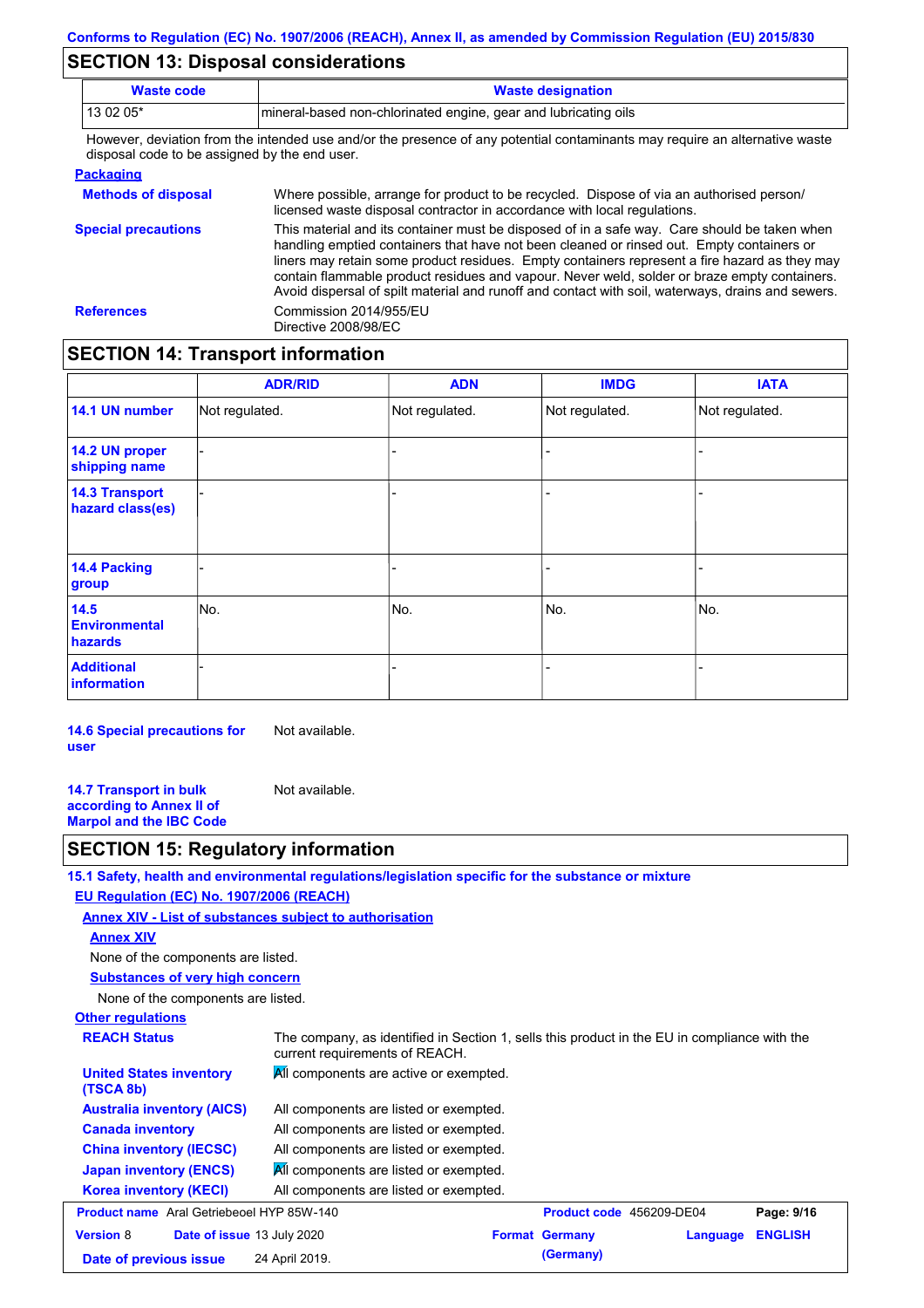# **SECTION 15: Regulatory information**

| <b>Philippines inventory</b><br>(PICCS)                            | All components are listed or exempted.                                                                                                                                                                                                                  |  |
|--------------------------------------------------------------------|---------------------------------------------------------------------------------------------------------------------------------------------------------------------------------------------------------------------------------------------------------|--|
| <b>Taiwan Chemical</b><br><b>Substances Inventory</b><br>(TCSI)    | All components are listed or exempted.                                                                                                                                                                                                                  |  |
| Ozone depleting substances (1005/2009/EU)<br>Not listed.           |                                                                                                                                                                                                                                                         |  |
| Prior Informed Consent (PIC) (649/2012/EU)                         |                                                                                                                                                                                                                                                         |  |
| Not listed.                                                        |                                                                                                                                                                                                                                                         |  |
| <b>EU - Water framework directive - Priority substances</b>        |                                                                                                                                                                                                                                                         |  |
| Mone of the components are listed.                                 |                                                                                                                                                                                                                                                         |  |
| <b>Seveso Directive</b>                                            |                                                                                                                                                                                                                                                         |  |
| This product is not controlled under the Seveso Directive.         |                                                                                                                                                                                                                                                         |  |
| <b>National regulations</b>                                        |                                                                                                                                                                                                                                                         |  |
| <b>Hazardous incident ordinance</b>                                |                                                                                                                                                                                                                                                         |  |
| <b>Hazard class for water</b>                                      | 2<br>(classified according AwSV)                                                                                                                                                                                                                        |  |
| <b>Prohibited Chemicals</b><br><b>Regulation</b><br>(ChemVerbotsV) | When placed on the market in Germany, this product is not subject to the Prohibited Chemicals<br>Regulation (ChemVerbotsV).                                                                                                                             |  |
| <b>Occupational restrictions</b>                                   | Observe employment restrictions in the following:<br>Gesetz zum Schutz der arbeitenden Jugend (Jugendarbeitsschutzgesetz - JArbSchG)<br>Gesetz zum Schutz von Müttern bei der Arbeit, in der Ausbildung und im Studium<br>(Mutterschutzgesetz – MuSchG) |  |
| <b>15.2 Chemical safety</b><br>assessment                          | A Chemical Safety Assessment has been carried out for one or more of the substances within<br>this mixture. A Chemical Safety Assessment has not been carried out for the mixture itself.                                                               |  |

# **SECTION 16: Other information**

| <b>Abbreviations and acronyms</b> | ADN = European Provisions concerning the International Carriage of Dangerous Goods by<br>Inland Waterway<br>ADR = The European Agreement concerning the International Carriage of Dangerous Goods by<br>Road<br>ATE = Acute Toxicity Estimate<br><b>BCF</b> = Bioconcentration Factor                                                                                                         |
|-----------------------------------|-----------------------------------------------------------------------------------------------------------------------------------------------------------------------------------------------------------------------------------------------------------------------------------------------------------------------------------------------------------------------------------------------|
|                                   | CAS = Chemical Abstracts Service<br>CLP = Classification, Labelling and Packaging Regulation [Regulation (EC) No. 1272/2008]<br>CSA = Chemical Safety Assessment<br>CSR = Chemical Safety Report<br><b>DMEL = Derived Minimal Effect Level</b>                                                                                                                                                |
|                                   | DNEL = Derived No Effect Level<br>EINECS = European Inventory of Existing Commercial chemical Substances<br>ES = Exposure Scenario<br>EUH statement = CLP-specific Hazard statement<br>EWC = European Waste Catalogue<br>GHS = Globally Harmonized System of Classification and Labelling of Chemicals                                                                                        |
|                                   | IATA = International Air Transport Association<br>IBC = Intermediate Bulk Container<br><b>IMDG = International Maritime Dangerous Goods</b><br>LogPow = logarithm of the octanol/water partition coefficient<br>MARPOL = International Convention for the Prevention of Pollution From Ships, 1973 as<br>modified by the Protocol of 1978. ("Marpol" = marine pollution)                      |
|                                   | OECD = Organisation for Economic Co-operation and Development<br>PBT = Persistent, Bioaccumulative and Toxic<br><b>PNEC = Predicted No Effect Concentration</b><br>REACH = Registration, Evaluation, Authorisation and Restriction of Chemicals Regulation<br>[Regulation (EC) No. 1907/2006]                                                                                                 |
|                                   | RID = The Regulations concerning the International Carriage of Dangerous Goods by Rail<br><b>RRN = REACH Registration Number</b><br>SADT = Self-Accelerating Decomposition Temperature<br>SVHC = Substances of Very High Concern<br>STOT-RE = Specific Target Organ Toxicity - Repeated Exposure<br>STOT-SE = Specific Target Organ Toxicity - Single Exposure<br>TWA = Time weighted average |

| <b>Product name</b> Aral Getriebeoel HYP 85W-140 |                                   | Product code 456209-DE04 |                       | Page: 10/16             |  |
|--------------------------------------------------|-----------------------------------|--------------------------|-----------------------|-------------------------|--|
| <b>Version 8</b>                                 | <b>Date of issue 13 July 2020</b> |                          | <b>Format Germany</b> | <b>Language ENGLISH</b> |  |
| Date of previous issue                           |                                   | 24 April 2019.           | (Germany)             |                         |  |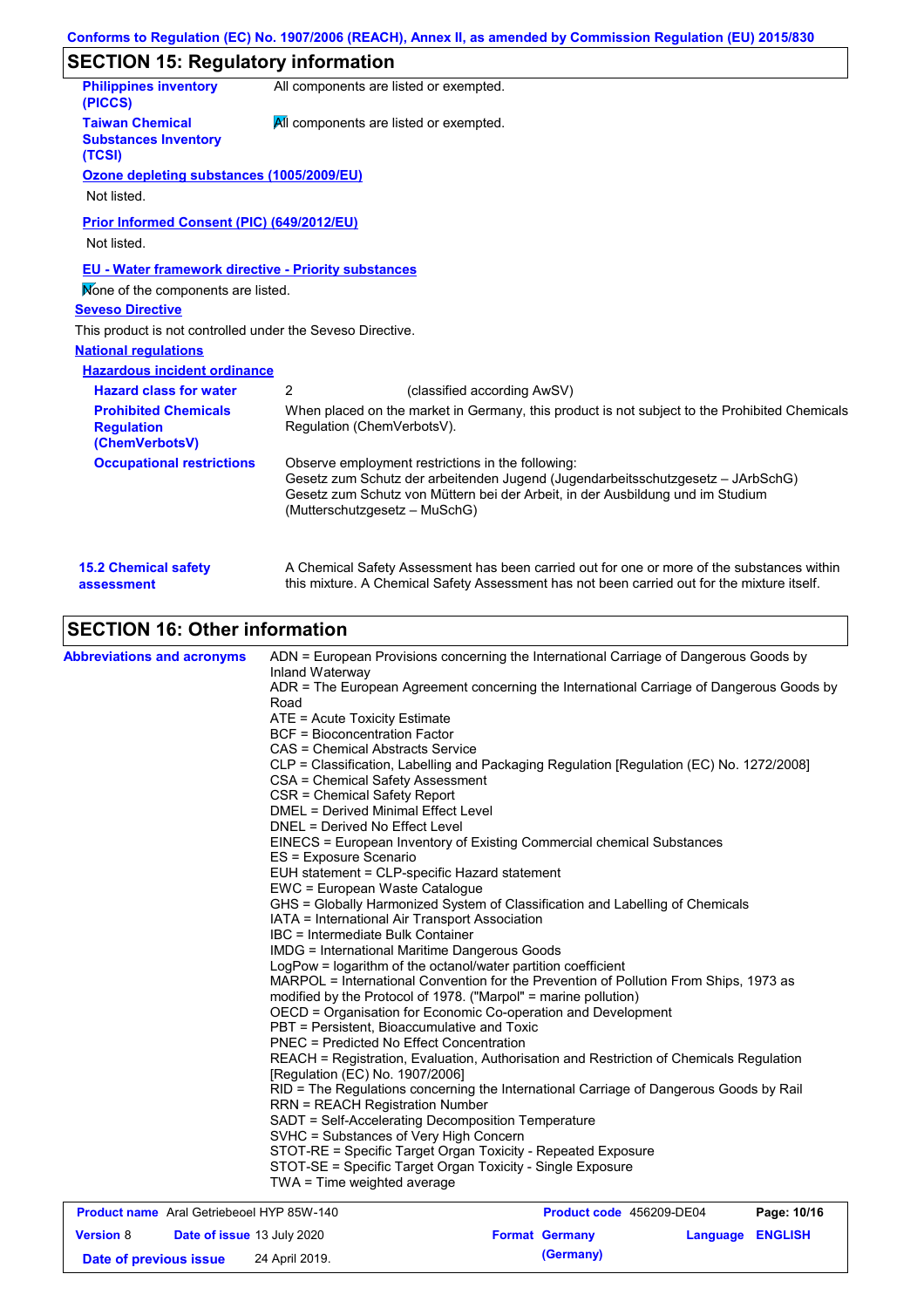## **SECTION 16: Other information**

UN = United Nations UVCB = Complex hydrocarbon substance VOC = Volatile Organic Compound vPvB = Very Persistent and Very Bioaccumulative Varies = may contain one or more of the following 64741-88-4 / RRN 01-2119488706-23, 64741-89-5 / RRN 01-2119487067-30, 64741-95-3 / RRN 01-2119487081-40, 64741-96-4/ RRN 01-2119483621-38, 64742-01-4 / RRN 01-2119488707-21, 64742-44-5 / RRN 01-2119985177-24, 64742-45-6, 64742-52-5 / RRN 01-2119467170-45, 64742-53-6 / RRN 01-2119480375-34, 64742-54-7 / RRN 01-2119484627-25, 64742-55-8 / RRN 01-2119487077-29, 64742-56-9 / RRN 01-2119480132-48, 64742-57-0 / RRN 01-2119489287-22, 64742-58-1, 64742-62-7 / RRN 01-2119480472-38, 64742-63-8, 64742-65-0 / RRN 01-2119471299-27, 64742-70-7 / RRN 01-2119487080-42, 72623-85-9 / RRN 01-2119555262-43, 72623-86-0 / RRN 01-2119474878-16, 72623-87-1 / RRN 01-2119474889-13

**Procedure used to derive the classification according to Regulation (EC) No. 1272/2008 [CLP/GHS]**

| <b>Classification</b>                                   |                                                                                                                                                                                                                                                               | <b>Justification</b>                                                                                                                                                                                                                                                                                                                                                                                                                                                                                                                                                                         |
|---------------------------------------------------------|---------------------------------------------------------------------------------------------------------------------------------------------------------------------------------------------------------------------------------------------------------------|----------------------------------------------------------------------------------------------------------------------------------------------------------------------------------------------------------------------------------------------------------------------------------------------------------------------------------------------------------------------------------------------------------------------------------------------------------------------------------------------------------------------------------------------------------------------------------------------|
| Aquatic Chronic 3, H412                                 |                                                                                                                                                                                                                                                               | Calculation method                                                                                                                                                                                                                                                                                                                                                                                                                                                                                                                                                                           |
| <b>Full text of abbreviated H</b><br><b>statements</b>  | H302<br>H304<br>H311<br>H314<br>H317<br>H318<br>H330<br>H335<br>H373<br>H400<br>H410                                                                                                                                                                          | Harmful if swallowed.<br>May be fatal if swallowed and enters airways.<br>Toxic in contact with skin.<br>Causes severe skin burns and eye damage.<br>May cause an allergic skin reaction.<br>Causes serious eye damage.<br>Fatal if inhaled.<br>May cause respiratory irritation.<br>May cause damage to organs through prolonged or repeated<br>exposure.<br>Very toxic to aquatic life.<br>Very toxic to aquatic life with long lasting effects.                                                                                                                                           |
| <b>Full text of classifications</b><br><b>[CLP/GHS]</b> | Acute Tox. 2, H330<br>Acute Tox. 3, H311<br>Acute Tox. 4, H302<br>Aquatic Acute 1, H400<br>Aquatic Chronic 1, H410<br>Asp. Tox. 1, H304<br>Eye Dam. 1, H318<br>Skin Corr. 1B, H314<br>Skin Sens. 1A, H317<br><b>STOT RE 2, H373</b><br><b>STOT SE 3, H335</b> | ACUTE TOXICITY (inhalation) - Category 2<br>ACUTE TOXICITY (dermal) - Category 3<br><b>ACUTE TOXICITY (oral) - Category 4</b><br>SHORT-TERM (ACUTE) AQUATIC HAZARD - Category 1<br>LONG-TERM (CHRONIC) AQUATIC HAZARD - Category 1<br><b>ASPIRATION HAZARD - Category 1</b><br>SERIOUS EYE DAMAGE/EYE IRRITATION - Category 1<br>SKIN CORROSION/IRRITATION - Category 1B<br>SKIN SENSITISATION - Category 1A<br>SPECIFIC TARGET ORGAN TOXICITY - REPEATED<br><b>EXPOSURE - Category 2</b><br>SPECIFIC TARGET ORGAN TOXICITY - SINGLE EXPOSURE<br>(Respiratory tract irritation) - Category 3 |
| <b>History</b>                                          |                                                                                                                                                                                                                                                               |                                                                                                                                                                                                                                                                                                                                                                                                                                                                                                                                                                                              |
| Date of issue/Date of<br>revision                       | 13/07/2020.                                                                                                                                                                                                                                                   |                                                                                                                                                                                                                                                                                                                                                                                                                                                                                                                                                                                              |
| Date of previous issue                                  | 24/04/2019.                                                                                                                                                                                                                                                   |                                                                                                                                                                                                                                                                                                                                                                                                                                                                                                                                                                                              |
| <b>Prepared by</b>                                      | <b>Product Stewardship</b>                                                                                                                                                                                                                                    |                                                                                                                                                                                                                                                                                                                                                                                                                                                                                                                                                                                              |

#### **Indicates information that has changed from previously issued version.**

#### **Notice to reader**

All reasonably practicable steps have been taken to ensure this data sheet and the health, safety and environmental information contained in it is accurate as of the date specified below. No warranty or representation, express or implied is made as to the accuracy or completeness of the data and information in this data sheet.

The data and advice given apply when the product is sold for the stated application or applications. You should not use the product other than for the stated application or applications without seeking advice from BP Group.

It is the user's obligation to evaluate and use this product safely and to comply with all applicable laws and regulations. The BP Group shall not be responsible for any damage or injury resulting from use, other than the stated product use of the material, from any failure to adhere to recommendations, or from any hazards inherent in the nature of the material. Purchasers of the product for supply to a third party for use at work, have a duty to take all necessary steps to ensure that any person handling or using the product is provided with the information in this sheet. Employers have a duty to tell employees and others who may be affected of any hazards described in this sheet and of any precautions that should be taken. You can contact the BP Group to ensure that this document is the most current available. Alteration of this document is strictly prohibited.

| <b>Product name</b> Aral Getriebeoel HYP 85W-140 |  | <b>Product code</b> 456209-DE04   |                       | Page: 11/16             |  |
|--------------------------------------------------|--|-----------------------------------|-----------------------|-------------------------|--|
| <b>Version 8</b>                                 |  | <b>Date of issue 13 July 2020</b> | <b>Format Germany</b> | <b>Language ENGLISH</b> |  |
| Date of previous issue                           |  | 24 April 2019.                    | (Germany)             |                         |  |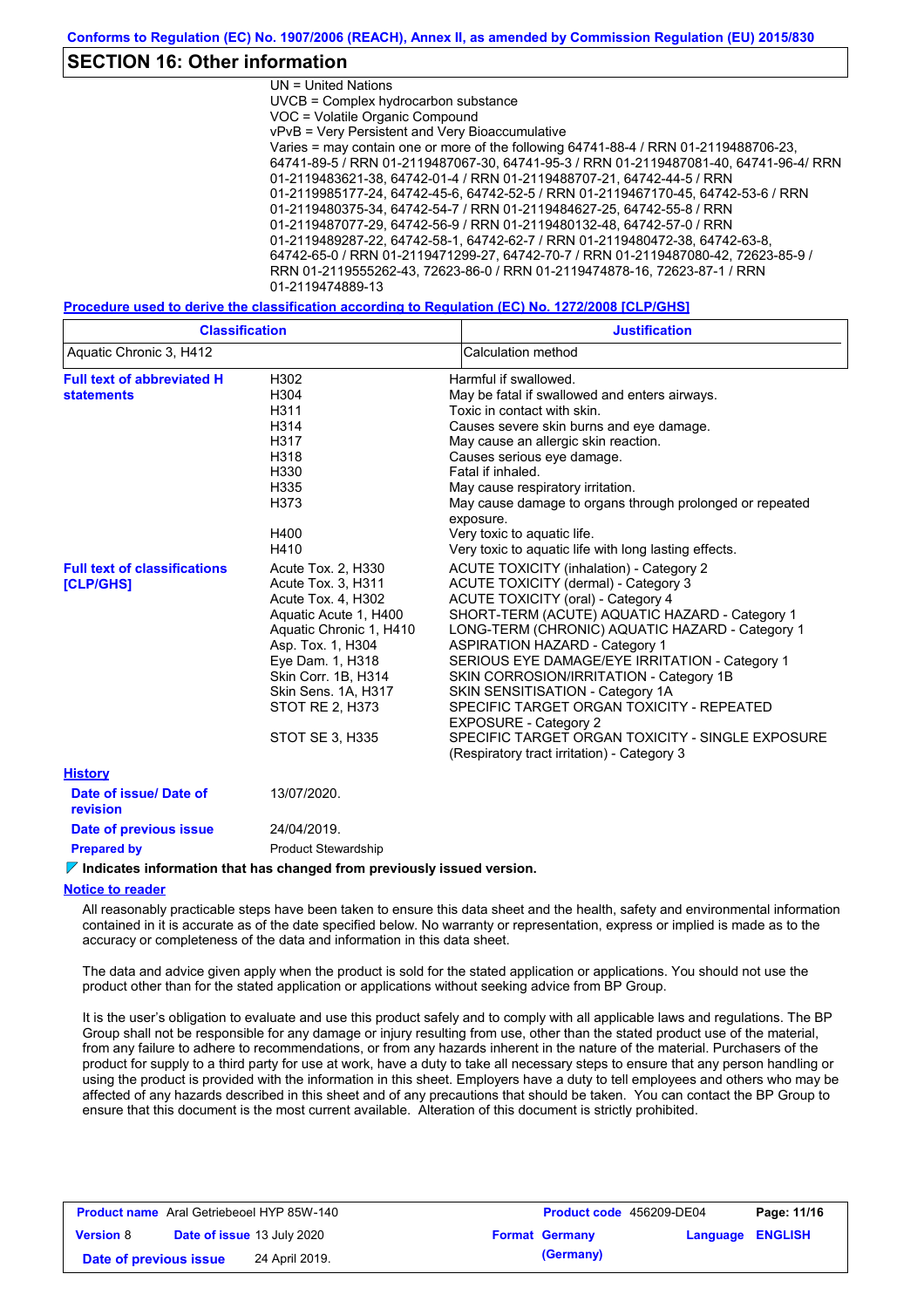

**Industrial**

# **Annex to the extended Safety Data Sheet (eSDS)**

## **Identification of the substance or mixture**

| <b>Product definition</b>                                              | Mixture                                                                                                                                                                                                                                                                                                                                                                         |
|------------------------------------------------------------------------|---------------------------------------------------------------------------------------------------------------------------------------------------------------------------------------------------------------------------------------------------------------------------------------------------------------------------------------------------------------------------------|
| Code                                                                   | 456209-DE04                                                                                                                                                                                                                                                                                                                                                                     |
| <b>Product name</b>                                                    | Aral Getriebeoel HYP 85W-140                                                                                                                                                                                                                                                                                                                                                    |
| <b>Section 1: Title</b>                                                |                                                                                                                                                                                                                                                                                                                                                                                 |
| <b>Short title of the exposure</b><br>scenario                         | General use of lubricants and greases in vehicles or machinery - Industrial                                                                                                                                                                                                                                                                                                     |
| <b>List of use descriptors</b>                                         | <b>Identified use name:</b> General use of lubricants and greases in vehicles or<br>machinery-Industrial<br>Process Category: PROC01, PROC08b, PROC09, PROC02<br>Sector of end use: SU03<br><b>Subsequent service life relevant for that use: No.</b><br><b>Environmental Release Category: ERC04, ERC07</b><br>Specific Environmental Release Category: ATIEL-ATC SPERC 4.Biv1 |
| <b>Processes and activities</b><br>covered by the exposure<br>scenario | Covers general use of lubricants and greases in vehicles or machinery in closed<br>systems. Includes filling and draining of containers and operation of enclosed<br>machinery (including engines) and associated maintenance and storage activities.                                                                                                                           |

## **Section 2 Operational conditions and risk management measures**

**Section 2.1 Control of worker exposure** No exposure scenario is presented because the product is not classified for Human Health **Contributing scenarios: Operational conditions and risk management measures**

|                                                                                                                               | machinery - Industrial<br>12/16                                                         |
|-------------------------------------------------------------------------------------------------------------------------------|-----------------------------------------------------------------------------------------|
| Aral Getriebeoel HYP 85W-140                                                                                                  | General use of lubricants and greases in vehicles or                                    |
| <b>Technical conditions and measures at</b><br>process level (source) to prevent release:                                     | Common practices vary across sites thus conservative process<br>release estimates used. |
| Release fraction to wastewater from process Not available.<br>(after typical onsite RMMs and before<br>sewage treatment plan) |                                                                                         |
| Release fraction to soil from process (after<br>typical onsite RMMs)                                                          | 0                                                                                       |
| <b>Release fraction to air (after typical onsite)</b><br><b>RMMs</b> )                                                        | 5.00E-05                                                                                |
| <b>Other conditions affecting environmental</b><br>exposure:                                                                  | Negligible wastewater emissions as process operates without water<br>contact.           |
| Local marine water dilution factor                                                                                            | 100                                                                                     |
| <b>Local freshwater dilution factor</b>                                                                                       | 10                                                                                      |
| <b>Environment factors not influenced by risk</b><br>management:                                                              |                                                                                         |
| <b>Emission days</b>                                                                                                          | 300                                                                                     |
| <b>Frequency and duration of use:</b>                                                                                         |                                                                                         |
| <b>EU tonnage of risk determining substance</b> 2.63E+3 Tonnes/year<br>per year:                                              |                                                                                         |
| <b>Amounts used:</b>                                                                                                          |                                                                                         |
| <b>Section 2.2: Control of environmental exposure</b>                                                                         |                                                                                         |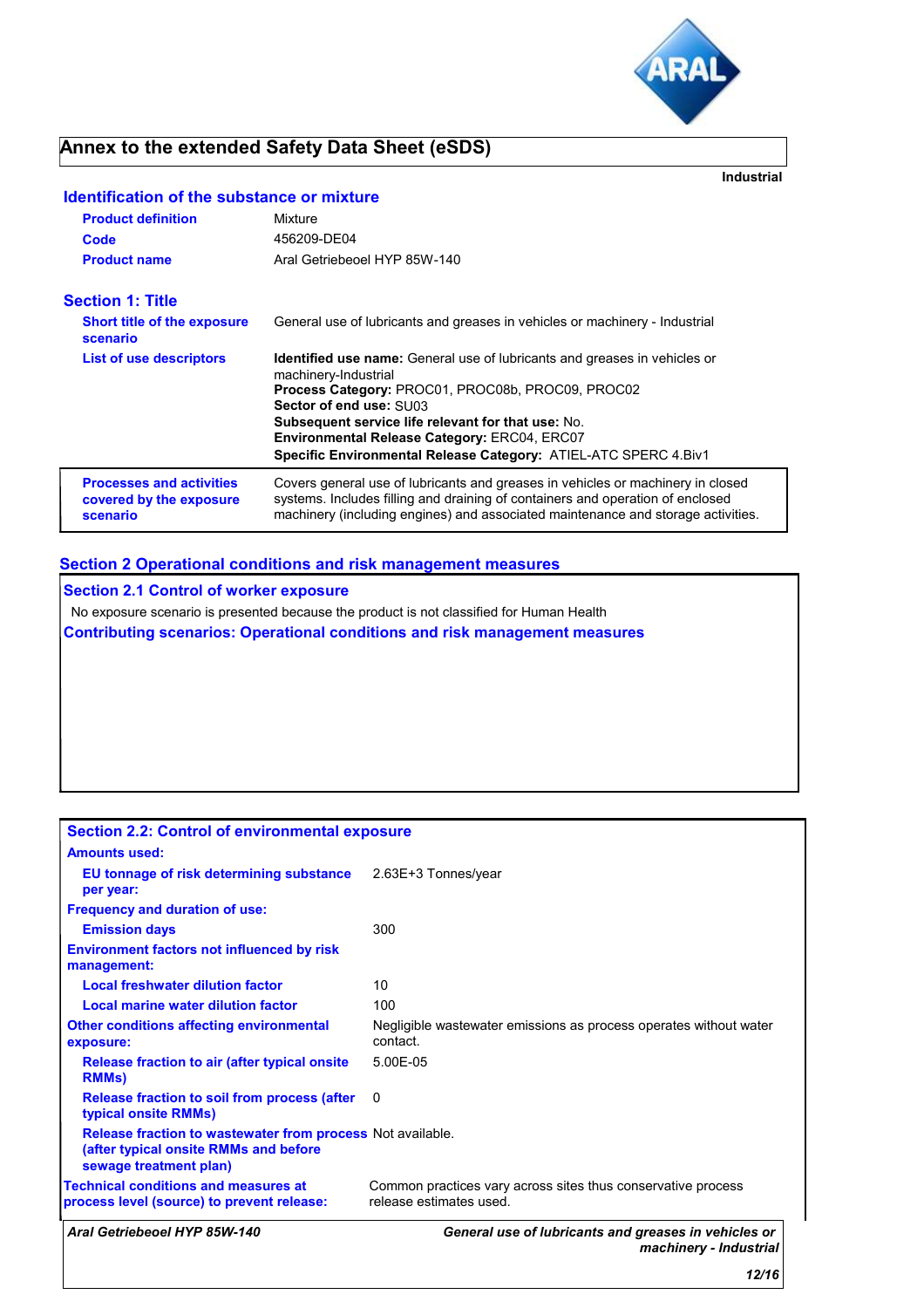| <b>Technical on-site conditions and measures</b><br>to reduce or limit discharges, air emissions<br>and releases to soil: | Prevent discharge of undissolved substance to or recover from onsite<br>wastewater<br>User sites are assumed to be provided with oil/water separators and<br>waste water to be discharged via a sewage treatment plant |
|---------------------------------------------------------------------------------------------------------------------------|------------------------------------------------------------------------------------------------------------------------------------------------------------------------------------------------------------------------|
| <b>Organisational measures to prevent/limit</b><br>release from site:                                                     | Do not apply industrial sludge to natural soils.<br>Sewage sludge should be incinerated, contained or reclaimed.                                                                                                       |
| <b>Conditions and measures related to sewage</b><br>treatment plant:                                                      |                                                                                                                                                                                                                        |
| <b>Estimated substance removal from</b><br>wastewater via on-site sewage treatment                                        | Not available.                                                                                                                                                                                                         |
| Assumed domestic sewage treatment plant<br>flow rate (m3/d)                                                               | $2.00E + 3$                                                                                                                                                                                                            |
| Maximum allowable site tonnage (Msafe)<br>based on release following total wastewater<br>treatment removal as product:    | Not available.                                                                                                                                                                                                         |
| <b>Conditions and measures related to external</b><br>treatment of waste for disposal:                                    | External treatment and disposal of waste should comply with<br>applicable local and/or national regulations.                                                                                                           |
| <b>Conditions and measures related to external</b><br>recovery of waste:                                                  | External recovery and recycling of waste should comply with<br>applicable local and/or national regulations.                                                                                                           |
|                                                                                                                           |                                                                                                                                                                                                                        |
|                                                                                                                           |                                                                                                                                                                                                                        |

## **Section 3: Exposure estimation and reference to its source**

| <b>Exposure estimation and reference to its source - Environment</b>                   |                                                                                             |  |  |  |
|----------------------------------------------------------------------------------------|---------------------------------------------------------------------------------------------|--|--|--|
| Used ECETOC TRA model (May 2010 release).<br><b>Exposure assessment (environment):</b> |                                                                                             |  |  |  |
| <b>Exposure estimation and reference to its source - Workers</b>                       |                                                                                             |  |  |  |
| <b>Exposure assessment (human):</b>                                                    | No exposure scenario is presented because the product is not<br>classified for Human Health |  |  |  |

## **Section 4: Guidance to check compliance with the exposure scenario**

| <b>Environment</b> | Guidance is based on assumed operating conditions which may not<br>be applicable to all sites; thus, scaling may be necessary to define<br>appropriate site-specific risk management measures. Further details<br>on scaling and control technologies are provided in SPERC factsheet.<br>If scaling reveals a condition of unsafe use (i.e., RCRs $> 1$ ),<br>additional RMMs or a site-specific chemical safety assessment is<br>required. For further information see www.ATIEL.org/REACH_GES |
|--------------------|--------------------------------------------------------------------------------------------------------------------------------------------------------------------------------------------------------------------------------------------------------------------------------------------------------------------------------------------------------------------------------------------------------------------------------------------------------------------------------------------------|
| <b>Health</b>      | No exposure scenario is presented because the product is not<br>classified for Human Health                                                                                                                                                                                                                                                                                                                                                                                                      |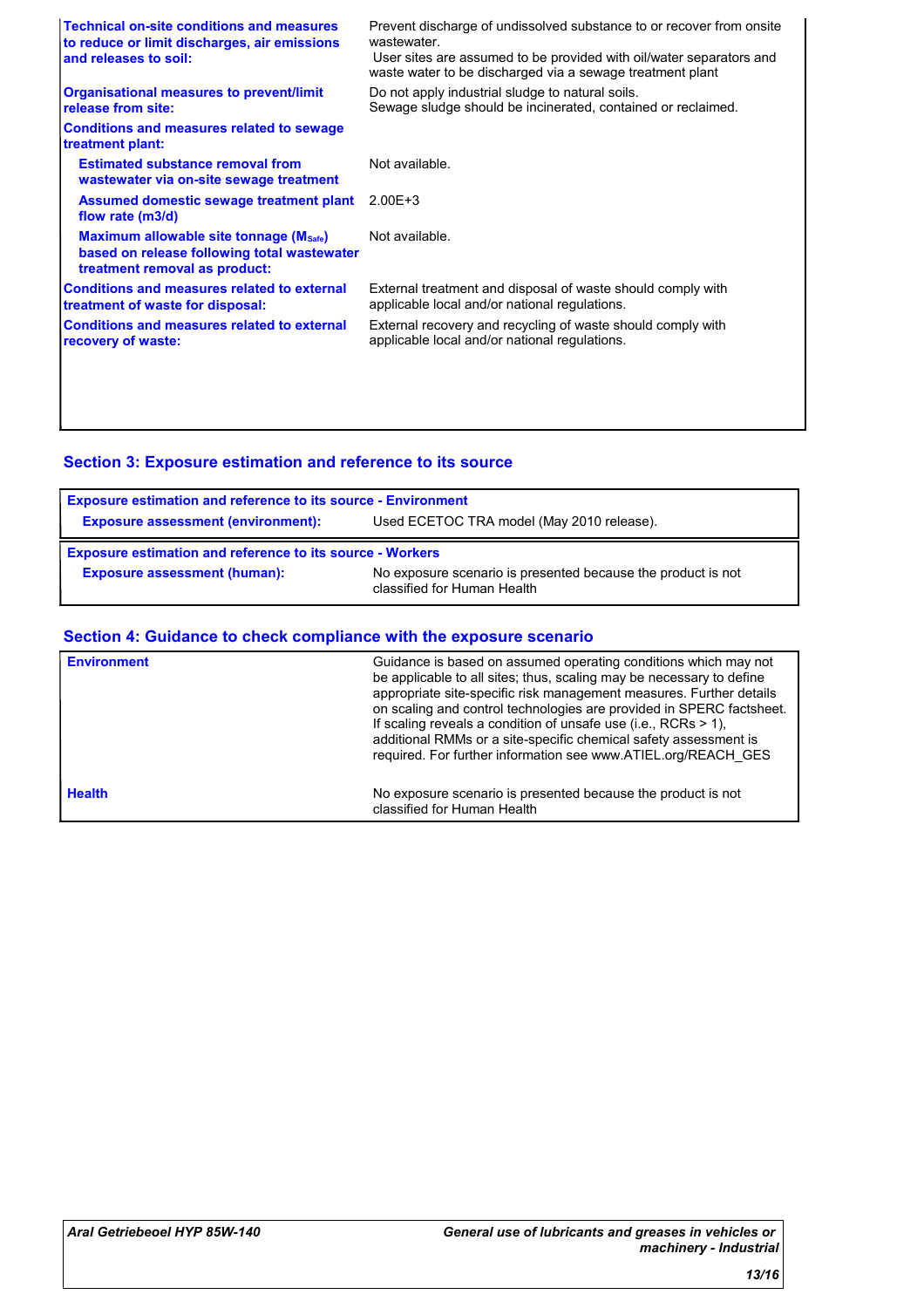

# **Annex to the extended Safety Data Sheet (eSDS)**

**Professional**

# **Identification of the substance or mixture**

| <b>Product definition</b><br>Code<br><b>Product name</b>               | Mixture<br>456209-DE04<br>Aral Getriebeoel HYP 85W-140                                                                                                                                                                                                                                                                                                                          |
|------------------------------------------------------------------------|---------------------------------------------------------------------------------------------------------------------------------------------------------------------------------------------------------------------------------------------------------------------------------------------------------------------------------------------------------------------------------|
| <b>Section 1: Title</b>                                                |                                                                                                                                                                                                                                                                                                                                                                                 |
| <b>Short title of the exposure</b><br>scenario                         | General use of lubricants and greases in vehicles or machinery - Professional                                                                                                                                                                                                                                                                                                   |
| <b>List of use descriptors</b>                                         | <b>Identified use name:</b> General use of lubricants and greases in vehicles or<br>machinery-Professional<br>Process Category: PROC01, PROC02, PROC08a, PROC08b, PROC20<br>Sector of end use: SU22<br>Subsequent service life relevant for that use: No.<br>Environmental Release Category: ERC09a, ERC09b<br>Specific Environmental Release Category: ATIEL-ATC SPERC 9.Bp.v1 |
| <b>Processes and activities</b><br>covered by the exposure<br>scenario | Covers general use of lubricants and greases in vehicles or machinery in closed<br>systems. Includes filling and draining of containers and operation of enclosed<br>machinery (including engines) and associated maintenance and storage activities.                                                                                                                           |

## **Section 2 Operational conditions and risk management measures**

**Section 2.1 Control of worker exposure**

No exposure scenario is presented because the product is not classified for Human Health

**Contributing scenarios: Operational conditions and risk management measures**

| <b>Section 2.2: Control of environmental exposure</b>                                                                         |                                                                                         |
|-------------------------------------------------------------------------------------------------------------------------------|-----------------------------------------------------------------------------------------|
| <b>Amounts used:</b>                                                                                                          |                                                                                         |
| EU tonnage of risk determining substance<br>per year:                                                                         | 5.39 Tonnes/year                                                                        |
| <b>Frequency and duration of use:</b>                                                                                         |                                                                                         |
| <b>Emission days</b>                                                                                                          | 365                                                                                     |
| <b>Environment factors not influenced by risk</b><br>management:                                                              |                                                                                         |
| <b>Local freshwater dilution factor</b>                                                                                       | 10                                                                                      |
| Local marine water dilution factor                                                                                            | 100                                                                                     |
| <b>Other conditions affecting environmental</b><br>exposure:                                                                  | Negligible wastewater emissions as process operates without water<br>contact.           |
| Release fraction to air (after typical onsite<br><b>RMMs</b> )                                                                | 1.00E-04                                                                                |
| Release fraction to soil from process (after<br>typical onsite RMMs)                                                          | $1F-0.3$                                                                                |
| Release fraction to wastewater from process Not available.<br>(after typical onsite RMMs and before<br>sewage treatment plan) |                                                                                         |
| <b>Technical conditions and measures at</b><br>process level (source) to prevent release:                                     | Common practices vary across sites thus conservative process<br>release estimates used. |
| Aral Getriebeoel HYP 85W-140                                                                                                  | General use of lubricants and greases in vehicles or<br>machinery - Professional        |
|                                                                                                                               | 14/16                                                                                   |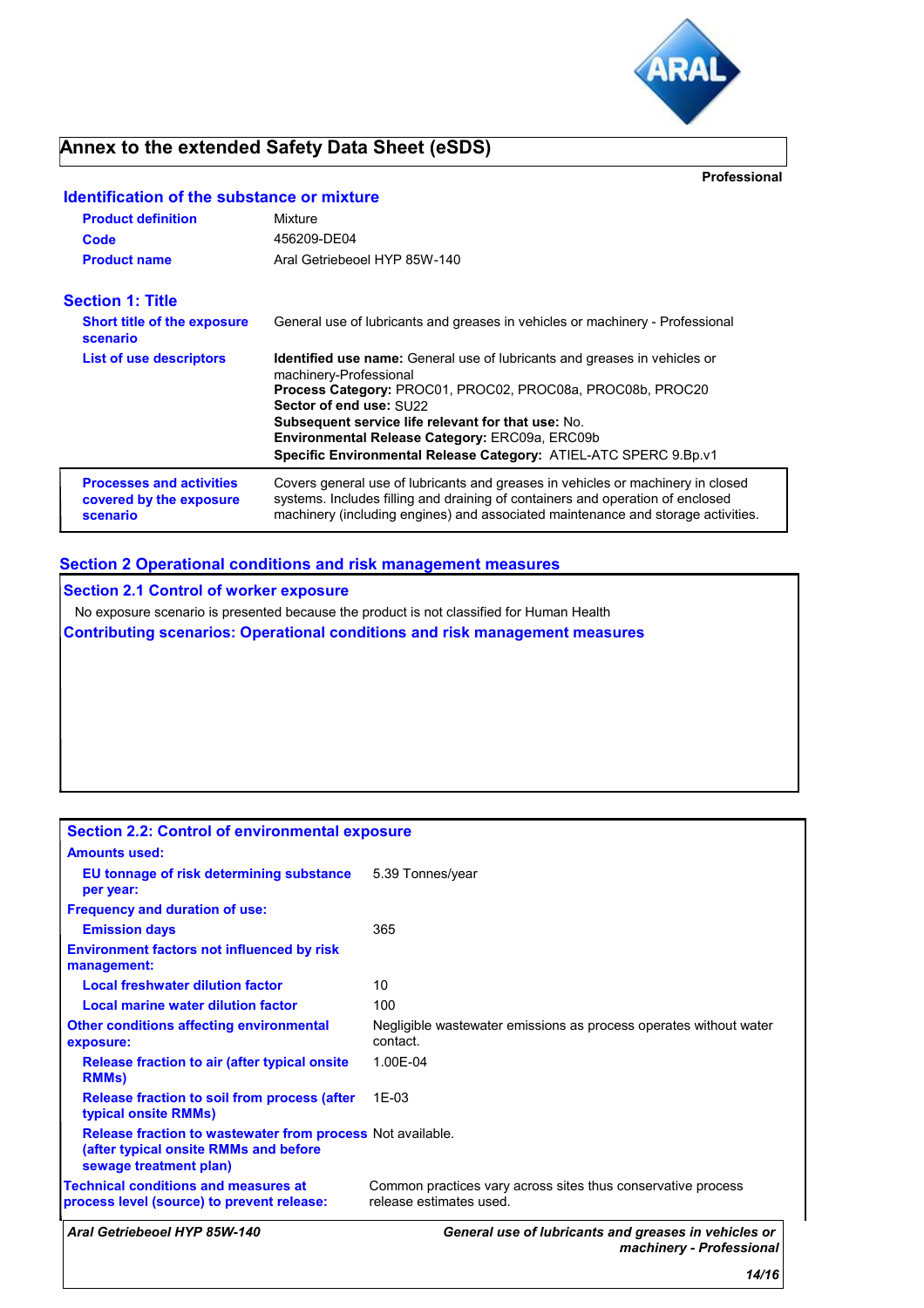| <b>Technical on-site conditions and measures</b><br>to reduce or limit discharges, air emissions<br>and releases to soil: | Prevent discharge of undissolved substance to or recover from onsite<br>wastewater. User sites are assumed to be provided with oil/water<br>separators and waste water to be discharged via a sewage treatment<br>plant |
|---------------------------------------------------------------------------------------------------------------------------|-------------------------------------------------------------------------------------------------------------------------------------------------------------------------------------------------------------------------|
| <b>Organisational measures to prevent/limit</b><br>release from site:                                                     | Do not apply industrial sludge to natural soils.<br>Sewage sludge should be incinerated, contained or reclaimed.                                                                                                        |
| <b>Conditions and measures related to sewage</b><br>treatment plant:                                                      |                                                                                                                                                                                                                         |
| <b>Estimated substance removal from</b><br>wastewater via on-site sewage treatment                                        | No data available yet                                                                                                                                                                                                   |
| Assumed domestic sewage treatment plant<br>flow rate (m3/d)                                                               | $2.00E + 3$                                                                                                                                                                                                             |
| Maximum allowable site tonnage (Msafe)<br>based on release following total wastewater<br>treatment removal as product:    | No data available yet                                                                                                                                                                                                   |
| <b>Conditions and measures related to external</b><br>treatment of waste for disposal:                                    | External treatment and disposal of waste should comply with<br>applicable local and/or national regulations.                                                                                                            |
| <b>Conditions and measures related to external</b><br>recovery of waste:                                                  | External recovery and recycling of waste should comply with<br>applicable local and/or national regulations.                                                                                                            |
|                                                                                                                           |                                                                                                                                                                                                                         |
|                                                                                                                           |                                                                                                                                                                                                                         |

## **Section 3: Exposure estimation and reference to its source**

| <b>Exposure estimation and reference to its source - Environment</b>                   |                                                                                             |  |  |  |
|----------------------------------------------------------------------------------------|---------------------------------------------------------------------------------------------|--|--|--|
| Used ECETOC TRA model (May 2010 release).<br><b>Exposure assessment (environment):</b> |                                                                                             |  |  |  |
| <b>Exposure estimation and reference to its source - Workers</b>                       |                                                                                             |  |  |  |
| <b>Exposure assessment (human):</b>                                                    | No exposure scenario is presented because the product is not<br>classified for Human Health |  |  |  |

## **Section 4: Guidance to check compliance with the exposure scenario**

| <b>Environment</b> | Guidance is based on assumed operating conditions which may not<br>be applicable to all sites; thus, scaling may be necessary to define<br>appropriate site-specific risk management measures. Further details<br>on scaling and control technologies are provided in SPERC factsheet.<br>If scaling reveals a condition of unsafe use (i.e., RCRs $> 1$ ),<br>additional RMMs or a site-specific chemical safety assessment is<br>required. For further information see www.ATIEL.org/REACH_GES |
|--------------------|--------------------------------------------------------------------------------------------------------------------------------------------------------------------------------------------------------------------------------------------------------------------------------------------------------------------------------------------------------------------------------------------------------------------------------------------------------------------------------------------------|
| <b>Health</b>      | No exposure scenario is presented because the product is not<br>classified for Human Health                                                                                                                                                                                                                                                                                                                                                                                                      |